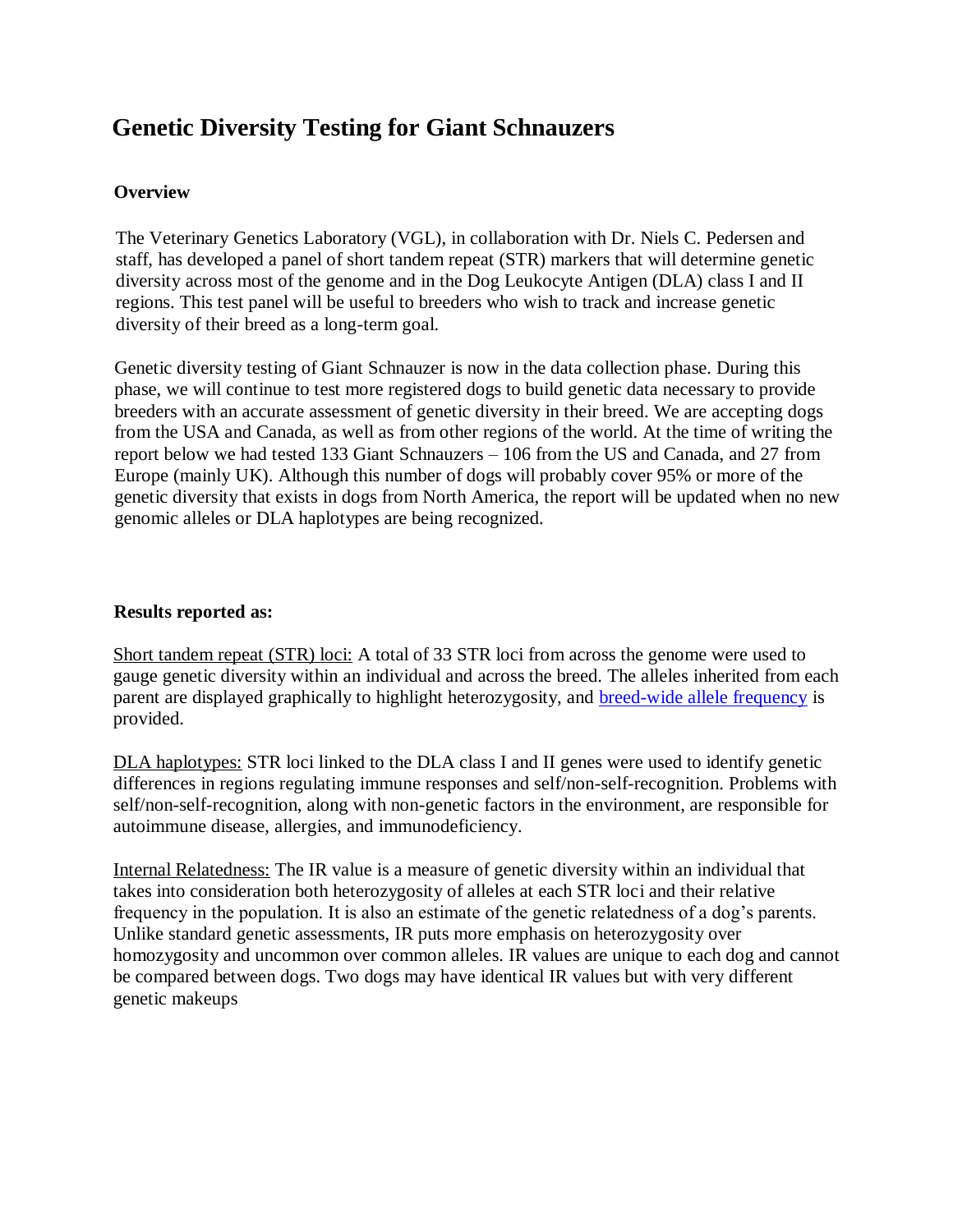## **I. Introduction**

#### **A. Breed history**

The Giant Schnauzer is the largest of the three breeds of Schnauzer, the two other breeds being the Standard and Miniature Schnauzer. The breed is said to arise from Swabia in the German state of Bavaria, and Württemberg in the 17th century. Numerous breeds were purportedly used by key breeders to develop the Giant Schnauzer, including Oberlanders, black Great Danes, Rottweilers, Dobermans, Boxers, Bouvier des Flandres, Thuringian Shepherds, and Standard Schnauzer. However, the original Giant Schnauzers were considered a rough-coated version of the German pinscher breeds, a necessity against the harsh German winters.

The first Giant Schnauzers were imported to America in the 1930s, mainly from German stock, but the breed remained uncommon until the 1960s, their popularity being superseded by a peak of interest in German shepherd dogs. In 1962, there were 23 new Giant Schnauzers registered with the American Kennel Club; in 1974 this number was 386; in 1984 it was over 800; and at the highpoint in 1987, it was around 1000 dogs. The breed was ranked  $94<sup>th</sup>$  in AKC registrations in 2011 and  $80^{th}$  in 2017.

The breed was used in olden times on farms for herding and guarding livestock and in cities as personal and property guard dogs. In modern times, the breed has become more dual in function. In Europe, the breed is considered to be more of a [working](https://en.wikipedia.org/wiki/Working_dog) than show dog and used for police work, obedience and agility trials, herding, carting, search and rescue, and personal protection and companionship (Schatzhund). However, the German Shepherd is the prized breed for Schutzhund training.

The decades between the 1930s and 1960s was a quiet period lacking the breeding practices that plague any breed that becomes too popular too fast. The few breeders of Giant Schnauzers during this period concentrated on the dogs that were in the country and made little to publicize and promote the breed. The Giant Schnauzer Club of America was founded in 1962 and because of interest in the breed their number has steadily increased ever since. This increased interest has led to the importation of new dogs from Europe. This renewed interest was concentrated mainly in the show ring, where the breed has performed very well. However, as with many working breeds, interest in obedience and police work has risen and an American-bred dog has even become a Schutzhund III titleholder.

The rapid increase in the numbers of Giant Schnauzers being registered by the AKC has caused many breeders of the quiet period to voice concern that the quality of the breed cannot be sustained. This concern is one reason for the effort to document the genetic diversity of the breed with DNA testing. This information will hopefully provide a baseline on which to guide breeding practices into the future. The minimum goal should be to maintain present genetic diversity and to seek out small pockets of additional diversity wherever it may exist in the world.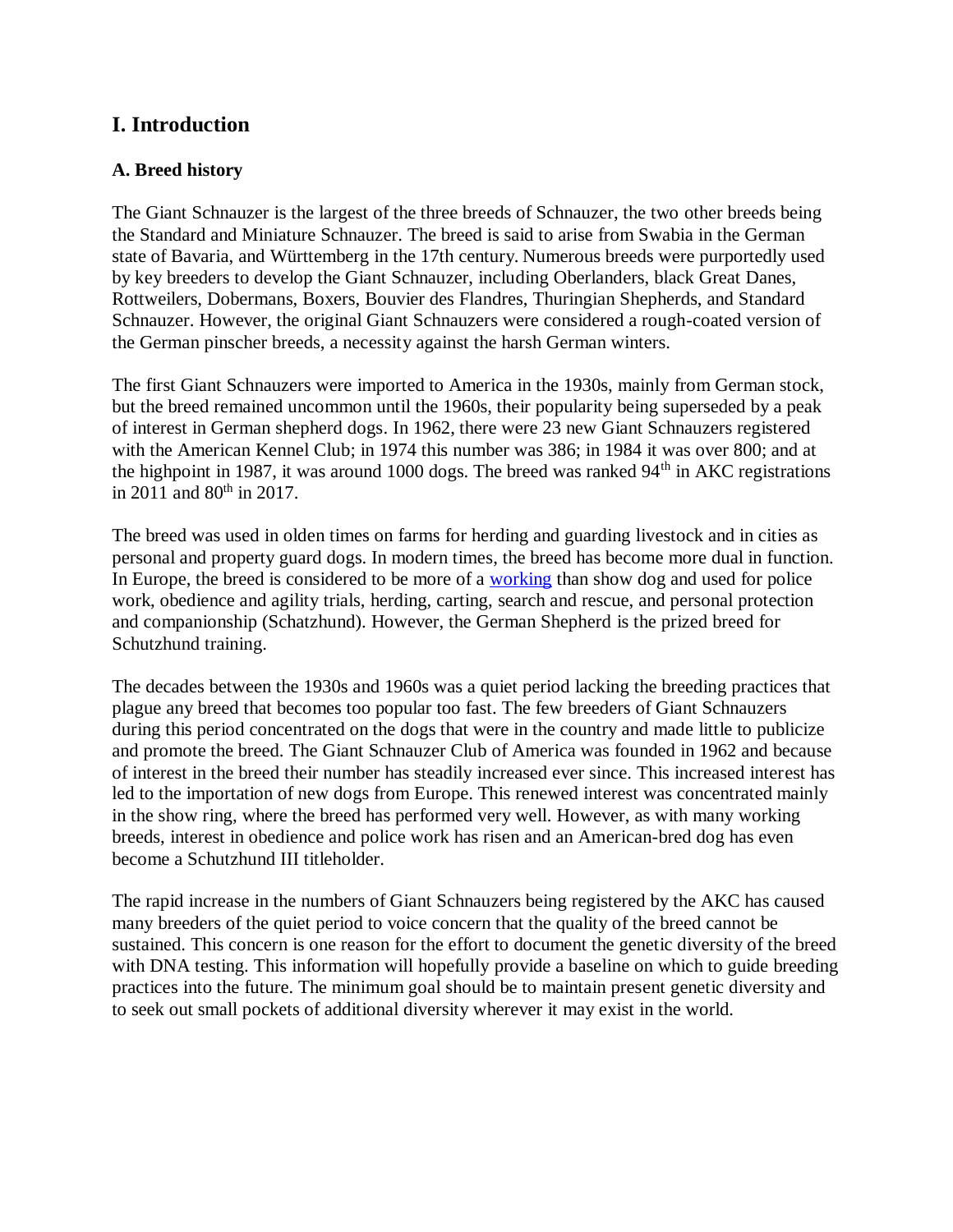#### **B. Breed standard and appearance**

According to AKC standards, a well-bred Giant Schnauzer closely resembles the Standard Schnauzer, but only bigger. Their size should be imposing, as indicated by their breed name. Males stand as high as 27.5 inches at the shoulder and can weigh 95 pounds. The body, as befitting giants, should be substantial and muscular. Giant Schnauzers are supposed to present as bold and valiant. The double coat is either solid black or "pepper and salt." A harsh beard and eyebrows are features shared by Mini, Standard, and Giant Schnauzers. The Giant Schnauzer, as both a working and show dog, is both compelling to look at and smart. Giant Schnauzers were originally bred to be an all-around worker, helping on the farm with carting, herding, protecting its territory and humans.

## **II. Baseline genetic diversity testing and what it tells us about the Giant Schnauzer**

### **A. Population genetics based on 33 STR loci on 25 chromosomes**

### *1. Allele and allele frequencies for each of the 33 STR loci*

STR markers are highly polymorphic and have great power to determine genetic differences among individuals and breeds. The routine test panel contains 33 STRs that are recommended for universal parentage determination for domestic dogs by the International Society of Animal Genetics (ISAG) with additional markers developed by the VGL for forensic purposes

Thirty-three STRs and their alleles were studied in 133 Giant Schnauzers (Table 1). Allele and allele frequencies were used to determine basic genetic parameters such as the number of alleles found at each STR locus (Na), the number of effective alleles (Ne) per locus, i.e., the number of alleles that contribute most to genetic differences, the observed or actual heterozygosity (Ho) that was found, and the heterozygosity that would be expected (He) if the existing population is in Hardy Weinberg equilibrium (HWE). HWE is achieved when the selection of mates is entirely random and subject to no positive or negative human selection pressure. The value F is a coefficient of inbreeding derived from the Ho and He values. A value of +1.0 would occur only if every individual were genetically indistinguishable at each of the 33 STR loci, while a value of -1.0 would be seen when all the dogs were completely different at each of the 33 loci.

The 33 STR loci chosen from 25/38 different autosomes were quite polymorphic with 3-12 alleles per locus (Table 1). The frequency that each allele occurs is an indication of the degree of artificial selection. If dogs are not subject to any selection pressures by people, the number of alleles at each locus would be higher and the frequency of each allele more equal. However, this is not the case with pure breeds of dogs, which are subject almost entirely to human selection. This human selection is indicated by the comparative frequency of individual alleles at each locus. In the case of pure breed dogs, one or two alleles will always occur at a much higher frequency than others. These high frequency alleles are highlighted in Table 1. A single allele is found to be shared by one-third to one-half or more of the dogs. A single allele at locus LEI004 and REN105L03 occured at a frequency of 82 and 91%, respectively, indicating a region of the genome that has been under strong positive selection since founding of the breed (Table 1).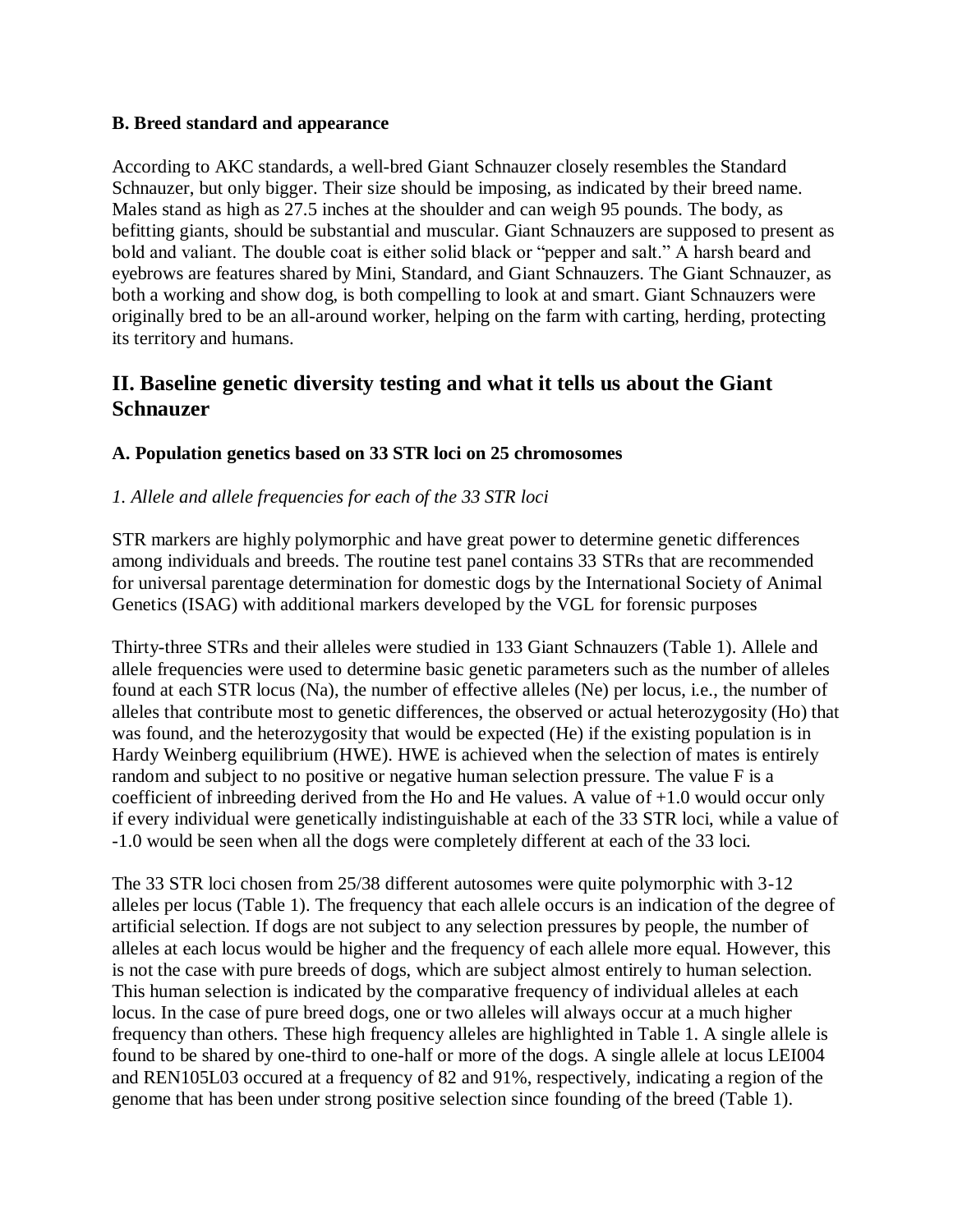**Table 1.** Allele designation and frequency at 33 STR loci for Giant Schnauzers. The allele that occurs at the highest frequency at each locus is highlighted.

#### [Table 1 Link](https://www.vgl.ucdavis.edu/services/dog/GeneticDiversityInGiantSchnauzersSTRInfo.php)

#### *2. Standard genetic assessment for each of the 33 STR loci*

Heterozygosity is a measure of how often two different alleles occur at the same locus on the same chromosome- one chromosome being inherited by the sire and one by the dam. Observed heterozygosity (Ho) is based on the actual allele frequencies at each STR locus and their distribution, while the expected heterozygosity (He) of a locus is the value that would be predicted if allele frequencies at a specific locus were in Hardy-Weinberg equilibrium (HWE). HWE is achieved when all alleles at a specific locus are segregating randomly. A Ho value of 1.0 would be observed when alleles at each locus are unique to everyone in the population. A Ho value of 0.00 would occur if there is no heterozygosity, e.g. every individual has the same alleles at a given locus.

Ho in each of STR locus ranged from 0.165 to 0.850, indicating a large range of genetic diversity from one locus to another, while the He ranged from 0.176 to 0.851 (Table 2). The Ho and He values were used to calculate the F value (1-Ho/He), a measure of deviation from HWE. F values ranged from  $-0.105$  to  $+0.280$ . Nine loci had F values greater than  $0.100$  (AHTh171-A, AHTh171-A, AHTk211, AHTk253, INU030, REN169O18, REN247M23, REN54P11 and REN64E19), while only AHT137 and AHTh260 had F values less than 0.100. This indicated that many of the loci were under strong positive selection for the same allele.

| #              | Locus                | N     | <b>Na</b> | <b>Ne</b> | Ho | He                             | F                        |
|----------------|----------------------|-------|-----------|-----------|----|--------------------------------|--------------------------|
| 1              | <b>AHT121</b>        |       |           |           |    | 213 13 5.575 0.761 0.821 0.073 |                          |
| $\overline{2}$ | <b>AHT137</b>        | 213 8 |           |           |    |                                | 2.018 0.526 0.504 -0.042 |
| 3              | <b>AHTH130</b>       | 213 9 |           |           |    | 4.353 0.765 0.770 0.007        |                          |
| 4              | AHTh171-A            | 213 7 |           |           |    |                                | 3.466 0.742 0.711 -0.043 |
| 5              | <b>AHTh260</b>       | 213 7 |           |           |    |                                | 3.218 0.775 0.689 -0.124 |
| 6              | AHTk211              | 213 4 |           |           |    | 2.550 0.474 0.608 0.220        |                          |
| 7              | <b>AHTk253</b>       | 213 6 |           |           |    | 3.816 0.704 0.738 0.046        |                          |
| 8              | C <sub>22</sub> .279 | 213 5 |           |           |    | 2.701 0.582 0.630 0.076        |                          |
| 9              | <b>FH2001</b>        | 213 7 |           |           |    | 3.200 0.592 0.688 0.140        |                          |
|                | 10 FH2054            | 213 7 |           |           |    |                                | 4.231 0.775 0.764 -0.014 |
|                | 11 FH2848            | 213 8 |           |           |    | 2.880 0.648 0.653 0.007        |                          |
|                | <b>12 INRA21</b>     | 213 6 |           |           |    | 3.412 0.634 0.707 0.103        |                          |
|                | <b>13 INU005</b>     | 213 7 |           |           |    | 1.608 0.338 0.378 0.106        |                          |

**Table 2.** Standard Genetic Assessment for Giant Schnauzers using 33 STR loci (Updated October 09, 2019)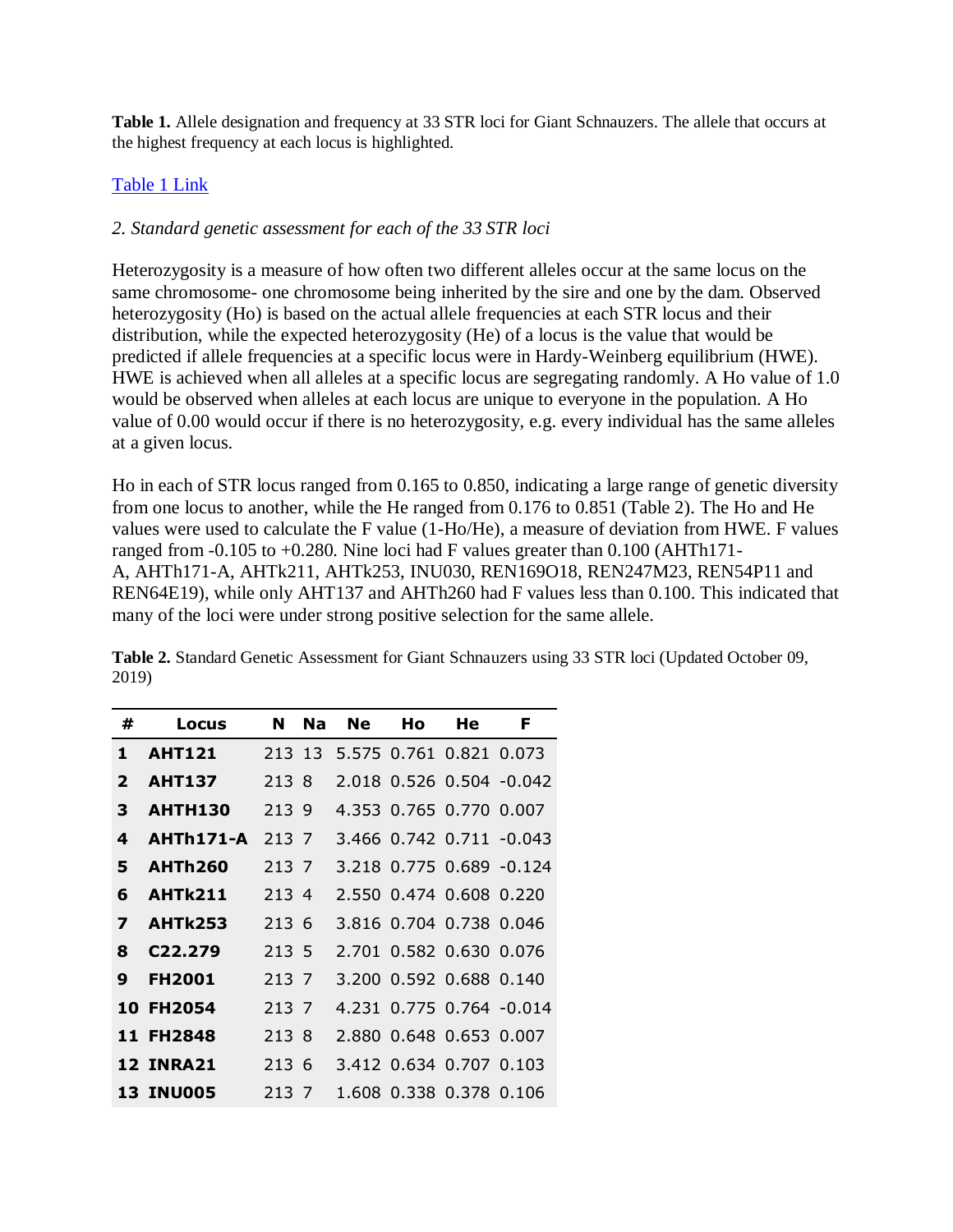|    | <b>14 INU030</b>    | 213 5  |     |       |               | 4.147 0.718 0.759 0.053 |                 |
|----|---------------------|--------|-----|-------|---------------|-------------------------|-----------------|
|    | <b>15 INU055</b>    | 213 6  |     |       | 3.334 0.620   | 0.700 0.115             |                 |
|    | <b>16 LEIO04</b>    | 213 5  |     |       |               | 1.459 0.310 0.315 0.015 |                 |
|    | <b>17 REN105L03</b> | 213 5  |     |       | 1.196   0.146 | 0.164 0.111             |                 |
|    | <b>18 REN162C04</b> | 213 5  |     |       | 3.970 0.690   |                         | 0.748 0.077     |
| 19 | <b>REN169D01</b>    | 213 6  |     |       | 1.334 0.183   | 0.250 0.269             |                 |
|    | 20 REN169018        | 213 7  |     |       |               | 4.649 0.746 0.785 0.049 |                 |
|    | 21 REN247M23        | 213.4  |     |       |               | 2.557 0.606 0.609 0.005 |                 |
|    | <b>22 REN54P11</b>  | 213 7  |     |       |               | 3.156 0.615 0.683 0.100 |                 |
|    | <b>23 REN64E19</b>  | 213    | 4   |       |               | 2.930 0.634 0.659 0.038 |                 |
|    | <b>24 VGL0760</b>   | 213 9  |     |       | 2.073 0.451   | 0.518 0.129             |                 |
|    | <b>25 VGL0910</b>   | 213    | -11 |       | 5.455 0.831   |                         | $0.817 - 0.018$ |
|    | <b>26 VGL1063</b>   | 213    | 13  | 4.711 | 0.728         |                         | 0.788 0.076     |
|    | <b>27 VGL1165</b>   | 213    | 13  |       | 6.238 0.808   | 0.840                   | 0.038           |
|    | <b>28 VGL1828</b>   | 213    | 10  |       | 5.018 0.770   | 0.801                   | 0.038           |
|    | <b>29 VGL2009</b>   | 213 7  |     |       | 2.455 0.563   | 0.593 0.049             |                 |
|    | <b>30 VGL2409</b>   | 213 9  |     |       | 4.412 0.761   | 0.773 0.017             |                 |
|    | 31 VGL2918          | 213 11 |     |       | 5.981 0.831   | 0.833 0.002             |                 |
|    | 32 VGL3008          | 213    | 9   |       | 5.408 0.779   | 0.815 0.044             |                 |
|    | 33 VGL3235          | 213 5  |     |       |               | 3.152 0.634 0.683 0.072 |                 |

#### *3. Using allele frequency data to do standard genetic assessments of the entire population.*

A standard genetic assessment was made from allele frequency data for all 33 STR loci (Table 1) for all 133 Giant Schnauzers that were tested (Table 3). The average number of alleles (Na) per loci was 6.85 and the number of effective alleles (Ne) was 3.56. These values were within the range of most pure breeds that have been tested. The observed heterozygosity of alleles across the 33 STR loci was 0.632 and the heterozygosity expected (He) if the alleles were in Hardy-Weinberg equilibrium (HWE) was 0.663 (i.e., if the population was randomly breeding). An inbreeding coefficient was calculated based on the differences in He and Ho and in this case, F was 0.052. A value of -1.0 would mean that no dog in the population shared alleles, while a value of  $+1.0$  would mean that all the dogs were genetically the same. This F value was only slightly positive, indicating that the population was in a reasonably random bred state. However, this is an average of the entire population and does not measure the degree to which an individual dog is inbred (see IR values).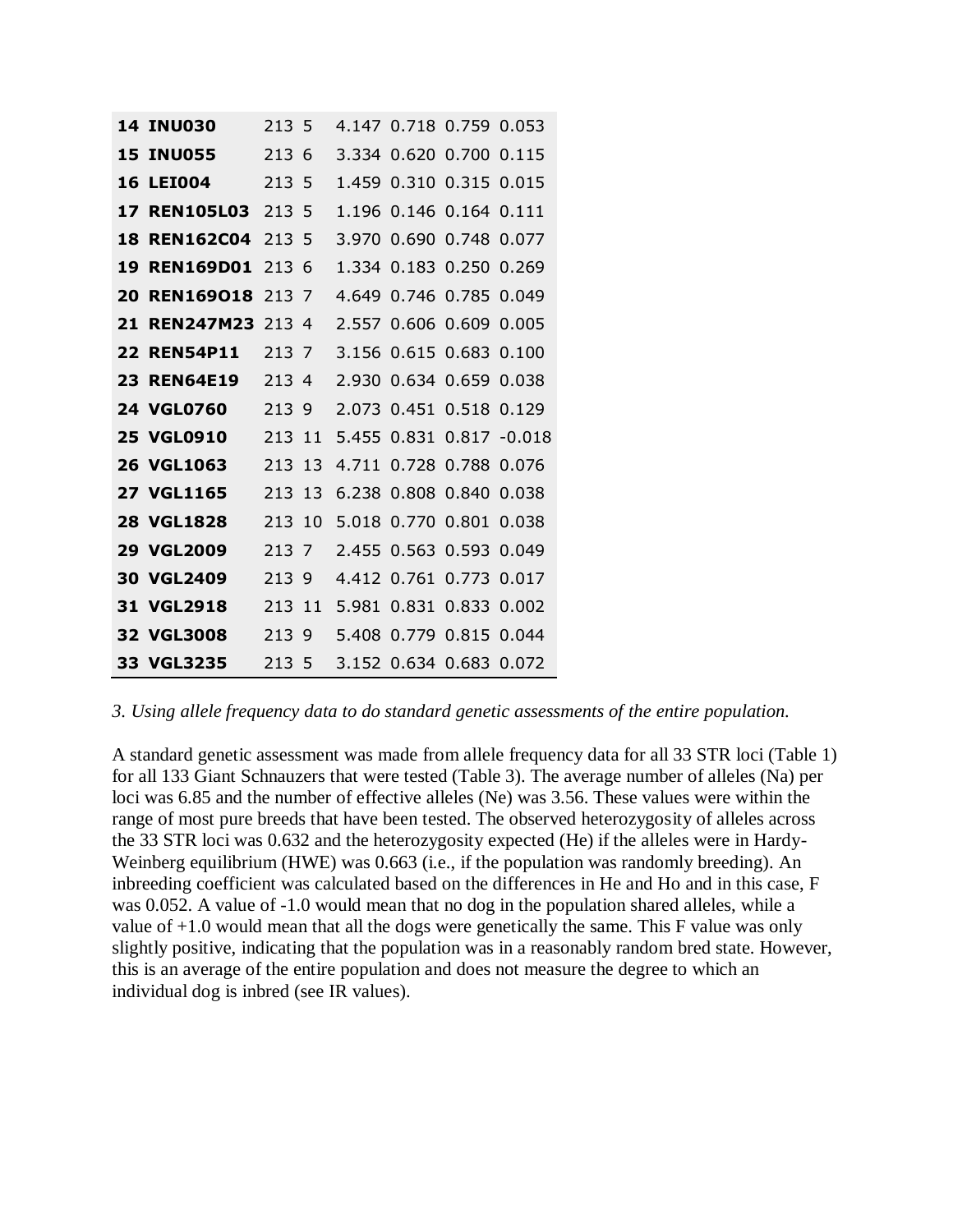**Table 3.** Summary of Standard Genetic Assessment for Giant Schnauzer using 33 STR loci (Updated October 09, 2019)

|                                               | N |  | Na Ne Ho He                   | F. |
|-----------------------------------------------|---|--|-------------------------------|----|
| <b>Mean</b> 213 7.424 3.535 0.628 0.660 0.056 |   |  |                               |    |
| <b>SE</b>                                     |   |  | 0.445 0.235 0.030 0.029 0.013 |    |

#### **B. Differences in population structure as determined by principal coordinate analysis (PCoA)**

#### **1. Genetic relationships of Giant Schnauzers from across the USA**

Principal coordinate analysis (PCoA) uses genetic distance based on allele sharing to graph genetic differentiation between individuals in related or unrelated populations. The resulting data is multi-dimensional (spherical) but is usually portrayed in two dimensions by selecting the two coordinates (planes of the sphere) that represent the greatest proportions of individuals. This usually includes coordinates 1 and 2. We tested 133 Giant Schnauzers from several countries in North America and Europe. The Giant Schnauzers that were tested belong to a single breed based on their position within the larger square, but they are divided into two closely related populations (varieties or bloodlines) by the four quadrants.



**Fig. 1.** PCoA of Giant Schnauzer (n=133) based on the 33 STRs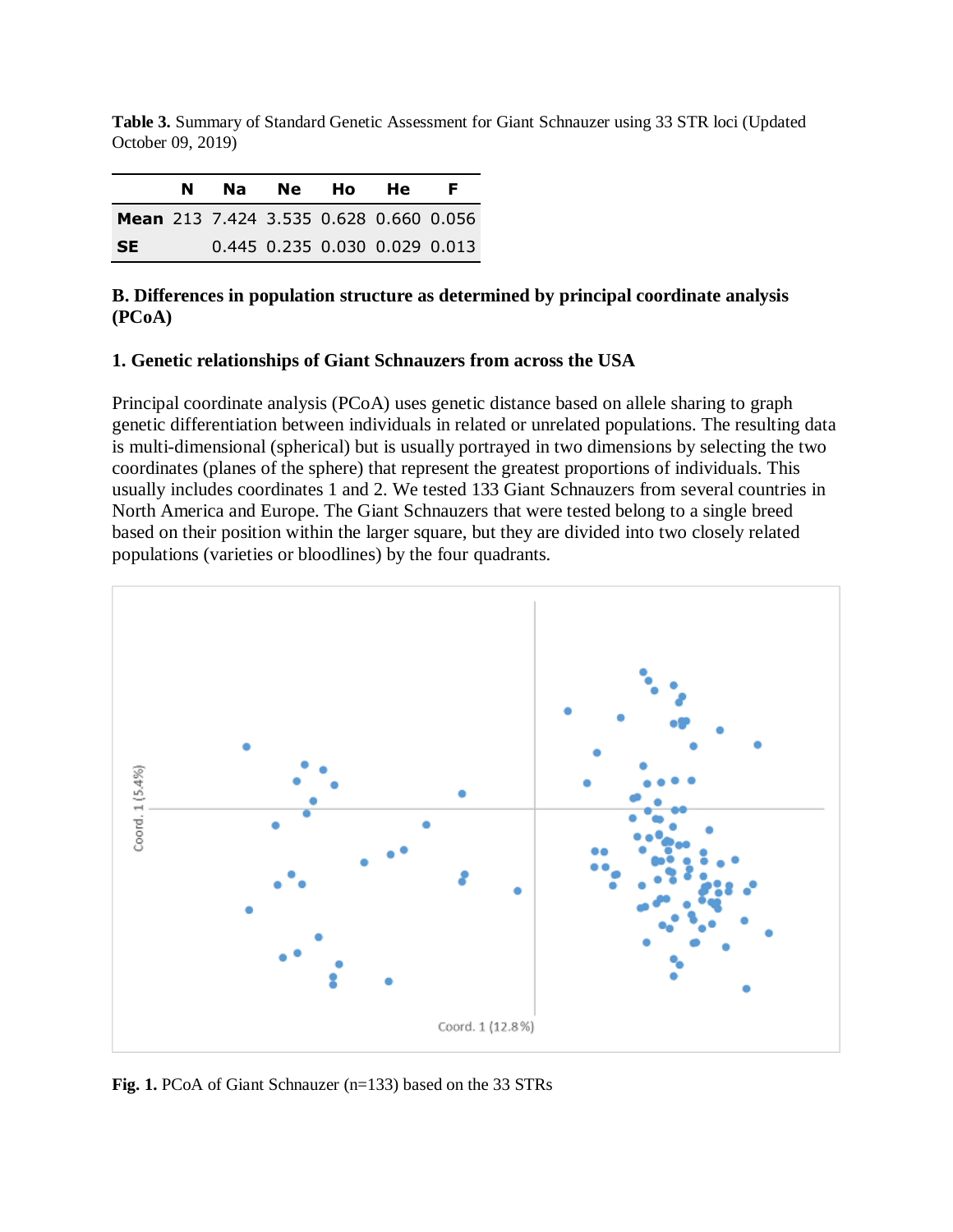We wanted to see if this segregation was geographical by identifying North American and European dogs in the same PCOA as shown above in figure 1. The main population of Giant Schnauzers contained equal proportions of European and North American dogs (Fig. 2). This tended to be true to the smaller population as well, although the number of European dogs in this minor variety was small.



**Fig. 2.** PCoA of Giant Schnauzer (n=133) based on the 33 STRs. Dogs from Europe (blue) and North America (orange) were identified.

The next comparison was between Black and Pepper and Salt dogs, which are known to be bred somewhat separately (Fig. 3). This PCOA plot clearly demonstrated that black and pepper/salt colored dogs were distinct varieties that have been closely maintained as separate "breeds."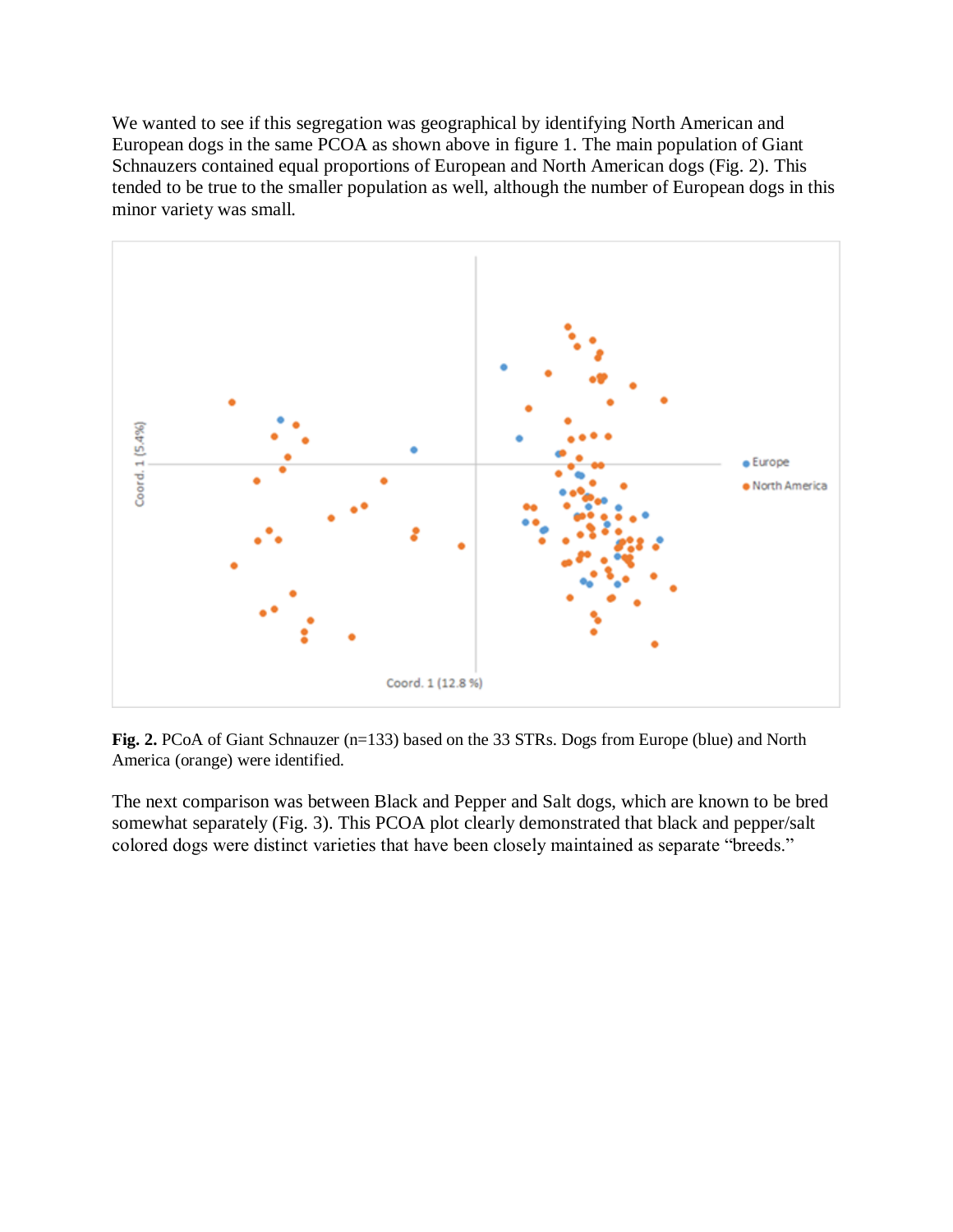

**Fig. 3.** PCoA of Giant Schnauzer (n=129, 4 did not report color) based on the 33 STRs showing dogs identified as Black versus those identified as Pepper and Salt.

## **III. The use of genomic allele frequencies to determine internal relatedness**

### **A. Internal relatedness (IR) of individuals and the population as a whole**

#### **1. IR values**

Genetic assessments such as those presented in Tables 1-3 are indicators of population-wide heterozygosity and do not reflect the genetic diversity of individuals within the population. The genetic diversity of an individual dog is largely determined by the diversity inherited from each of its parents. Internal Relatedness (IR) is a calculation that has been used to determine the degree to which the two parents were related (Table 4). The IR calculation takes into consideration homozygosity at each locus and gives more importance to rare and uncommon alleles. Rare and uncommon alleles would presumably be present in less related individuals. IR scores of all individuals in a population can be graphed to form a curve ranging from -1.0 to +1.0. A dog with a value of -1.0 would have parents that were totally unrelated at all 33 STR loci, while a dog with an IR value of +1.0 has parents that were genetically identical at all loci. An IR value of +0.25 would be equivalent to offspring of full sibling parents from a random breeding population. IR values >0.25 occur when the parents of the full sibling parents were themselves highly inbred.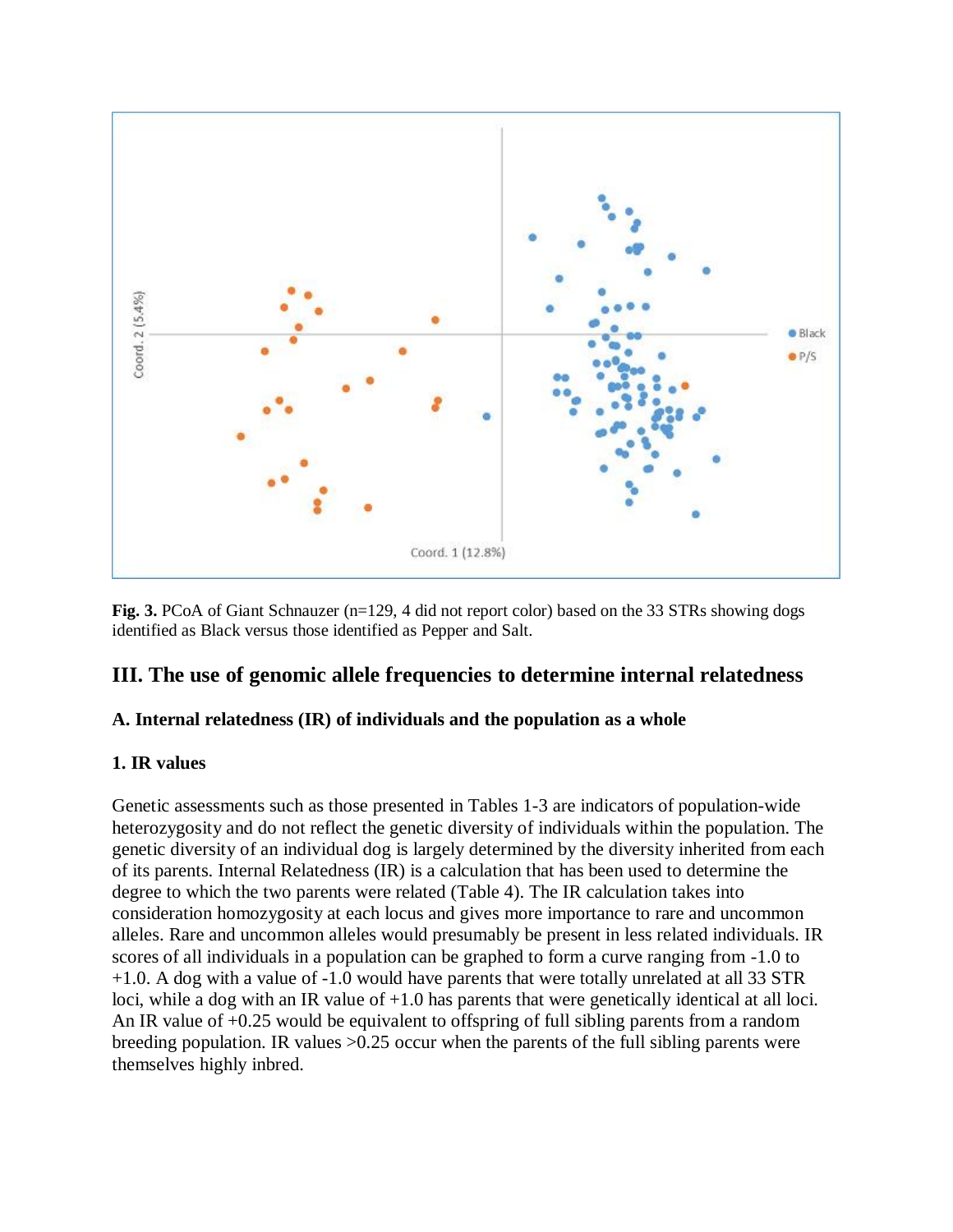IR scores ranged from a low of -0.181 (parents least related) to a high of 0.486 (parents most related), with a mean (average) value of 0.047. Therefore, one fourth of the population had IR scores from  $-0.041$  to  $-0.181$ , and one fourth  $+0.139$  to 0.486. Although the standard genetic assessments made from allele frequencies indicated that the population was randomly breeding, the values were an average of all dogs and may be misleading. The IR value looks at allele frequency for each individual and gives more weight to dogs that have rarer (less frequent) alleles. Standard genetic assessment weights all alleles the same. IR values show that there are three populations among the 133 Giant Schnauzers, one quarter containing individuals from very unrelated parents, one half with parents of average relatedness, and one fourth with parents that are quite related.

**Table 4.** IR vs IRVD comparison for Giant Schnauzers (n=133)

| IR        | <b>IRVD</b> |
|-----------|-------------|
| $-0.1808$ | $-0.0169$   |
| $-0.0412$ | 0.1743      |
| 0.0469    | 0.2643      |
| 0.0445    | 0.2610      |
| 0.1387    | 0.3505      |
| 0.4855    | 0.6746      |
|           |             |

#### **2. Estimation of genetic diversity lost during breed creation using village dogs as a gold standard**

The IR values can also be used to give an approximation of how much genetic diversity has been lost during breed development and subsequent evolution. This is done by comparing the frequency of a given allele in Giant Schnauzers with the frequency of the same alleles in a population of village dogs from the Middle East, SE Asia, Taiwan and other Pacific island nations such as Brunei and the Philippines. Contemporary village dogs are largely unchanged from the ancestors of almost all modern dog breeds. The resultant frequencies are then used to calculate the IRVD.

A comparison of IR values (red curve) and IRVD values (blue curve) can be used as a rough estimate of how much of the genetic diversity available in contemporary village dogs still exists in contemporary Giant Schnauzers. A rough estimate based on areas under the curve (black), indicates that Giant Schnauzers possess 43% of the genetic diversity still present among indigenous dogs. This value is like many other pure breeds of dogs.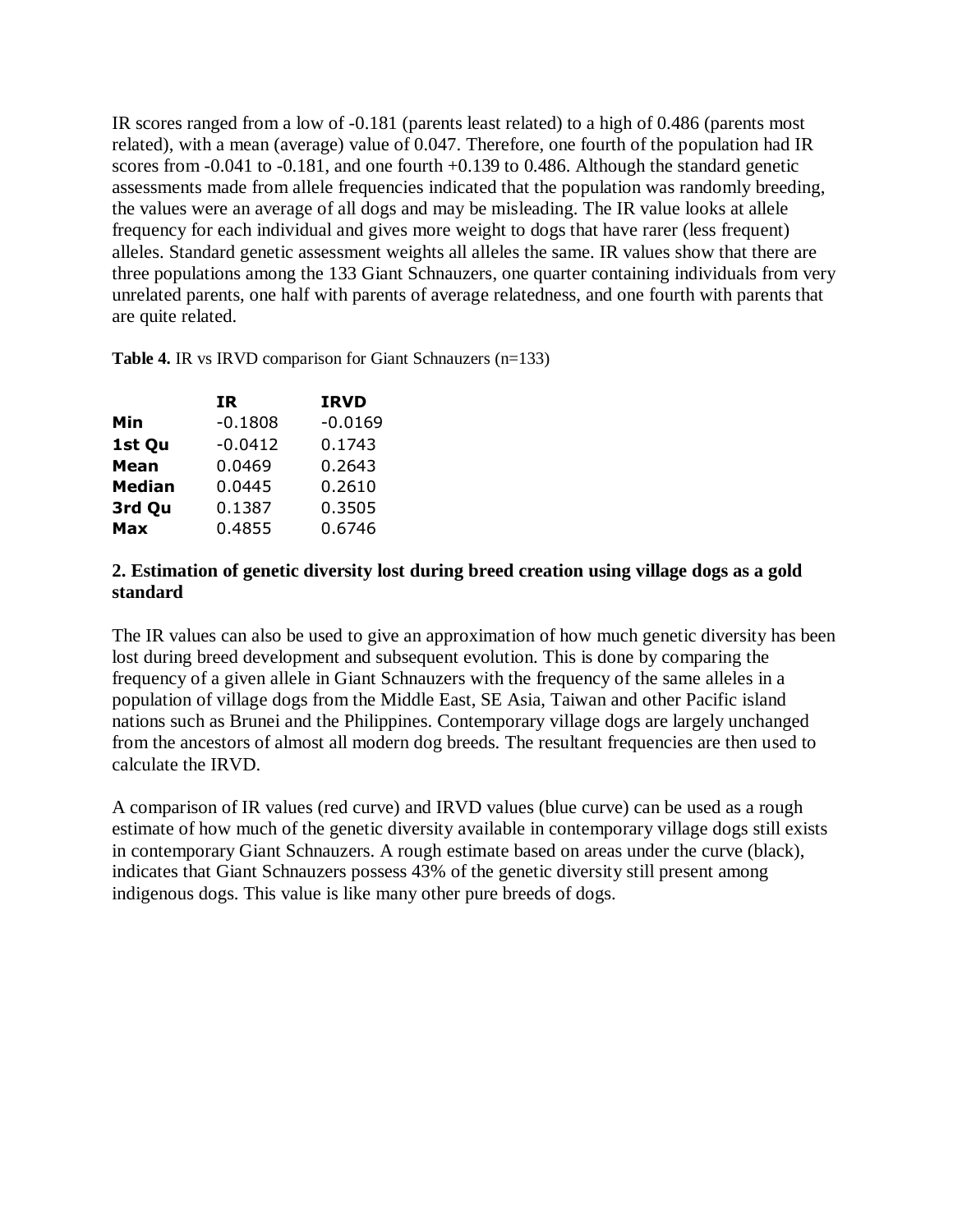

**Fig. 2.** Distribution of IR estimated in Giant Schnauzer (n=133) based on intra-breed diversity (red), compared with IR adjusted to diversity lost during breed development (blue). Lost diversity was determined by comparing allele frequencies at the same loci between Giant Schnauzers and village dogs from the Middle East, SE Asia, and the Pacific Islands. Village dogs were the most diverse population studied. The black-shaded area represents genetic diversity in village dog that is still found in Giant Schnauzers.

## **IV. DLA Class I and II Haplotype frequencies and genetic diversity**

The DLA consists of four gene rich regions (classes I-IV) making up a small part of canine chromosome 12. Two of these regions contain genes that help regulate normal cell- (Class I) and antibody-mediated (Class II) immunity. Polymorphisms in these regions have also been associated with abnormal immune responses responsible for autoimmune diseases. The Class I region contains several genes, but only one, DLA-88, is highly polymorphic (with many allelic forms) and is therefore most important for immune regulation. Specific alleles at the four STR loci associated with the DLA88 are linked together in various combinations, forming specific haplotypes (Table 4). Groups of genes and their alleles inherited as a block, rather than singly, are called haplotypes. The class II region also contains several genes, three of which are highly polymorphic, DLA-DRB1, DLA-DQB1 and DLA-DQA1. Specific alleles at STR loci associated with each of the three Class II genes are strongly linked and inherited as a single block or haplotype (Table 5). One haplotype comes from each of the parents. Specific class I and II haplotypes are often linked to each other and inherited as a genetic block with limited recombination over time. Therefore, DLA class I and II haplotypes can be viewed as reasonable surrogate markers for breed founders.

The STR-based haplotype nomenclature used in this breed diversity analysis is based on numerical ranking with the first haplotypes identified in Standard Poodles being named 1001, 1002, ... for class I haplotypes and 2001, 2002, ... for class II haplotypes. It is common for various dog breeds to share common and even rare haplotypes, depending on common ancestry.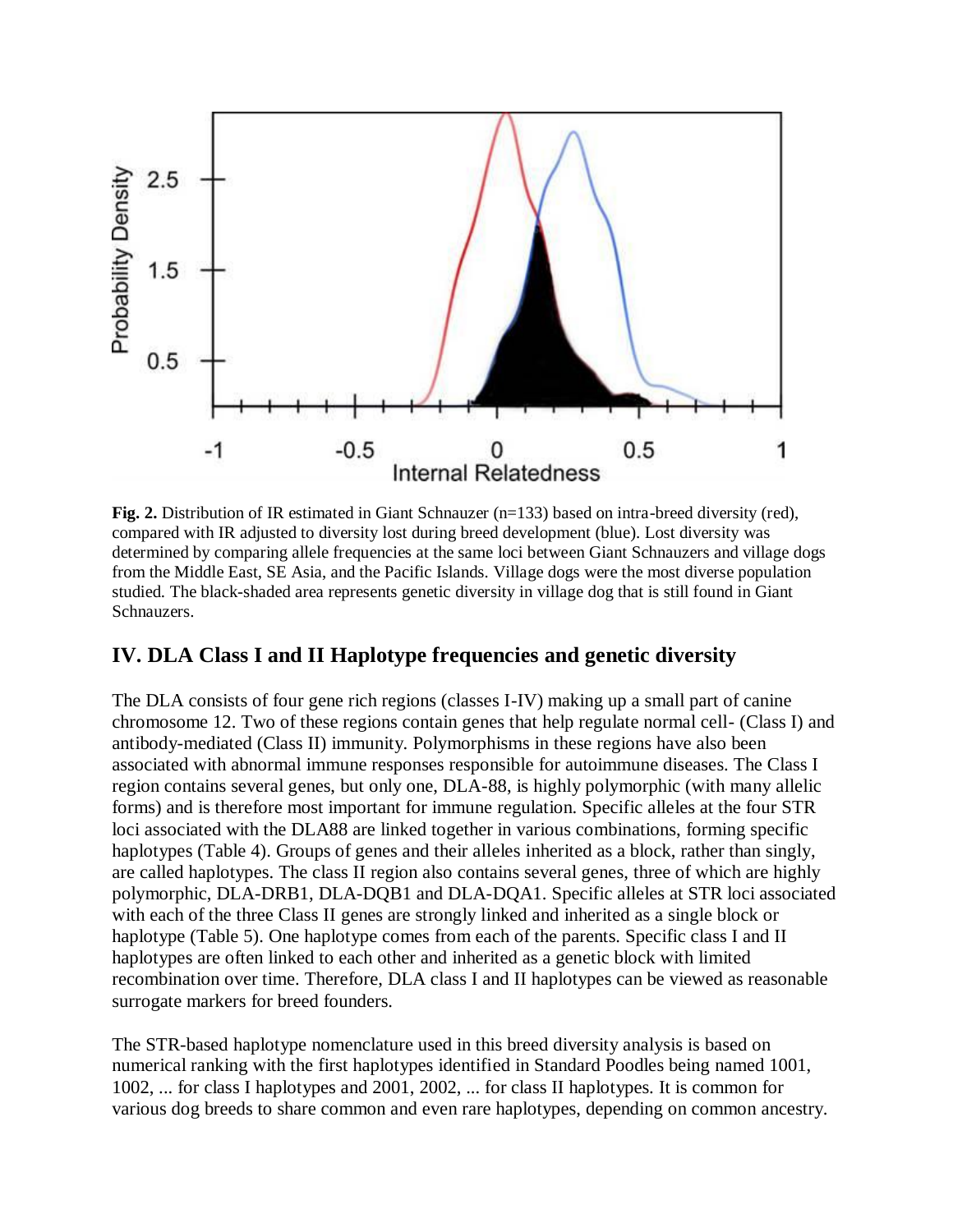#### **1. DLA class I and II haplotypes existing in Giant Schnauzers**

Giant Schnauzers possess 14 DLA class I haplotypes and 15 class II haplotypes. The frequencies for the various class I and II haplotypes vary widely, but none appear to dominate all others as is so common in other purebreds. The three most common DLA class I haplotypes are 1014  $(0.252)$ , 1092  $(0.233)$  and 1159  $(0.173)$  and are collectively found in 66% of the dogs. The three most common DLA class II haplotypes are 2006 (0.162), 2037 (0.320), 2050 (0.165) and occur collectively in 65% of dogs. A dog or dogs with these haplotypes were important founders of the breed.

| DLA Class I Haplotype Frequencies (Updated Oct 9, 2019) |                  |                                                          |  |  |  |  |  |  |  |
|---------------------------------------------------------|------------------|----------------------------------------------------------|--|--|--|--|--|--|--|
| <b>DLA1#</b>                                            | <b>STR types</b> | Giant Schnauzer (n=213)                                  |  |  |  |  |  |  |  |
| 1006                                                    | 387 375 293 180  | 0.052                                                    |  |  |  |  |  |  |  |
| 1008                                                    | 386 373 289 182  | 0.047                                                    |  |  |  |  |  |  |  |
| 1011                                                    | 376 365 281 180  | 0.012                                                    |  |  |  |  |  |  |  |
| 1014                                                    | 375 373 287 178  | 0.254                                                    |  |  |  |  |  |  |  |
| 1016                                                    | 382 371 277 178  | 0.035                                                    |  |  |  |  |  |  |  |
| 1017                                                    | 386 373 289 178  | 0.094                                                    |  |  |  |  |  |  |  |
| 1054                                                    | 382 379 277 184  | 0.005                                                    |  |  |  |  |  |  |  |
| 1065                                                    | 380 371 277 181  | 0.002                                                    |  |  |  |  |  |  |  |
| 1068                                                    | 380 373 287 181  | 0.035                                                    |  |  |  |  |  |  |  |
| 1091                                                    | 381 371 277 181  | 0.045                                                    |  |  |  |  |  |  |  |
| 1092                                                    | 376 379 277 181  | 0.249                                                    |  |  |  |  |  |  |  |
| 1129                                                    | 382 371 277 181  | 0.002                                                    |  |  |  |  |  |  |  |
| 1159                                                    | 395 379 277 181  | 0.167                                                    |  |  |  |  |  |  |  |
| 1181                                                    | 381 371 277 182  | 0.002                                                    |  |  |  |  |  |  |  |
|                                                         |                  | DLA Class II Haplotype Frequencies (Updated Oct 9, 2019) |  |  |  |  |  |  |  |

**Tables 4 & 5.** DLA class I and Class II haplotype and their frequencies

**DLA2 # STR types Giant Schnauzer (n=213)** 343 324 284 0.007 343 324 282 0.038 339 322 280 0.009 339 325 280 0.153 351 327 280 0.052 345 322 280 0.012 339 322 284 0.002 339 327 282 0.005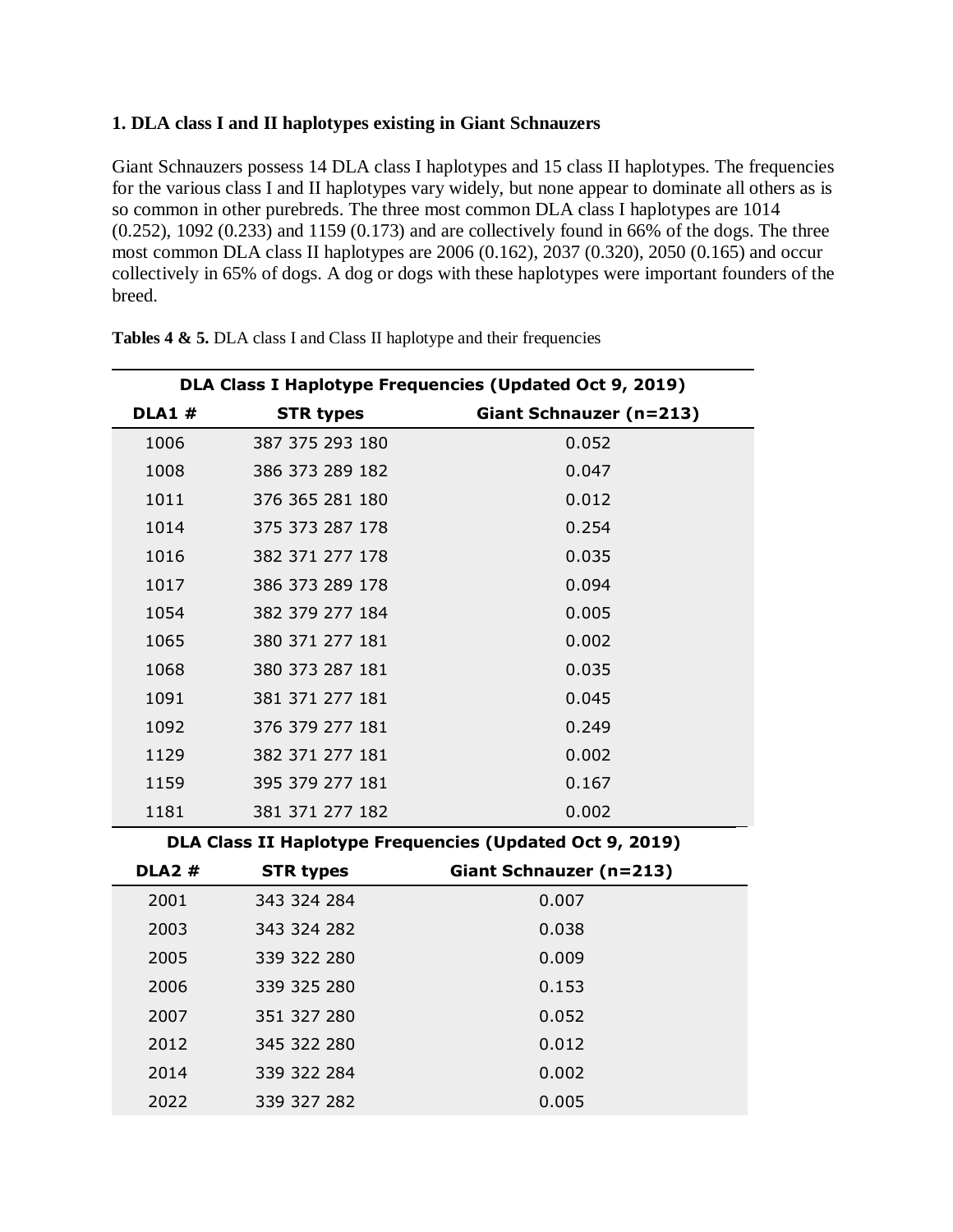| 2031 | 339 322 282 | 0.035 |
|------|-------------|-------|
| 2033 | 339 323 282 | 0.047 |
| 2037 | 341 327 280 | 0.347 |
| 2050 | 341 327 284 | 0.153 |
| 2053 | 343 324 280 | 0.042 |
| 2060 | 343 323 284 | 0.002 |
| 2083 | 339 324 282 | 0.002 |
| 2090 | 339 322 278 | 0.094 |

### **2. DLA class I and II haplotype sharing between Giant Schnauzers and other breeds**

DLA haplotypes are in strong linkage disequilibrium and represent a large block of genes that undergo limited recombination and inherited by descent from one generation to another. Therefore, they have some value in determining breed evolution. All the DLA class I and II haplotypes observed in this group of Giant Schnauzers have also been found in other breeds. Therefore, there are no haplotypes unique to Giant Schnauzers, which is unlike most other breeds. There is also no single dominant class I and II haplotype in Giant Schnauzers that points to a single important founder or founder line, as is the case with many other smaller breeds. This extensive sharing of DLA haplotypes with other breeds indicates that Giant Schnauzers were derived from many breeds during the period from earliest conception to registration and theoretical closure to further introgressions.

Many of the DLA class I and II haplotypes found in Giant Schnauzers are also found in several other breeds at low frequency (Table 6). However, the major 1014 DLA class I haplotype (0.252) is also very common in the Alaskan Klee Kai (0.366), which was unexpected. The common 1092 DLA class I haplotype is very common in the Black Russian Terrier and Japanese Akita, which might be expected. The DLA class II 2006 haplotype is common in both Giant Schnauzer (0.162) and the Magyar Agar (0.240), while the 2037 (0.320) haplotype is common in Alaskan Klee Kai (0.377), Black Russian Terrier (0.289), American (0.165) and Japanese Akita (0.261). The dominant 2050 haplotype (0.320) is found in many breeds at low frequency

**Table 6**. A chart of DLA class I and II haplotypes that have been identified in many dog breeds. These haplotypes are limited in number among all dogs, wolves and coyotes and are inherited by descent through generations. Various breeds will inherit a portion of these haplotypes from their founders. Some haplotypes will be unique to a breed, but most are shared at different incidences between breeds.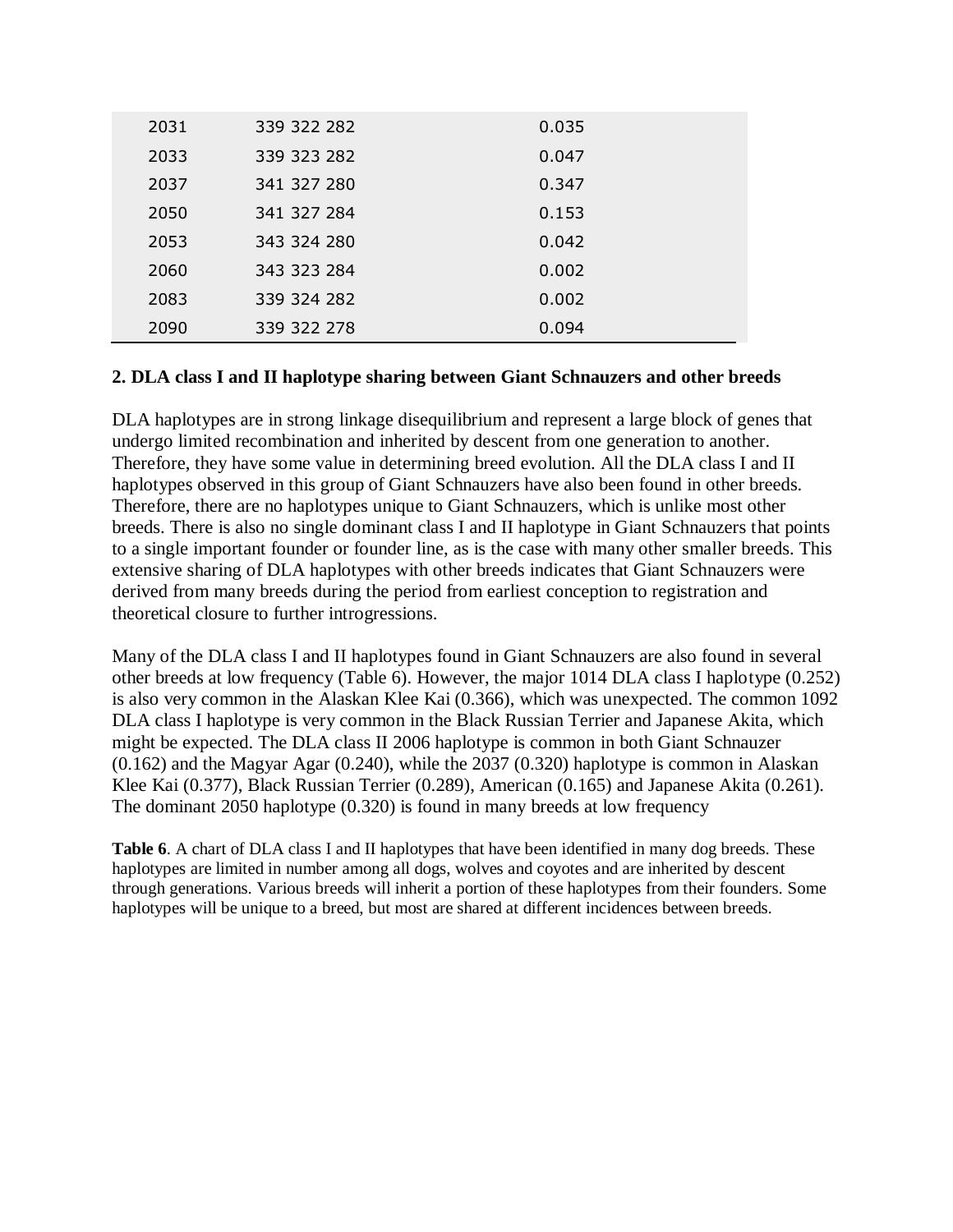| <b>STR</b> types | Alaskan<br><b>Klee Kai</b><br>$(n=451)$        | <b>Black</b><br><b>Terrier</b><br>$(n=109)$                | Shiloh<br>$(n=115)$ | $(n=125)$      | Agar<br>$(n=33)$ | Akita<br>$(n=79)$                                      | Akita<br>$(n=305)$ |                | $(n=690)$                               | $(n=410)$            | Flat<br><b>Coated</b><br>$(n=338)$                                                                                                               | $(n=367)$ | $(n=278)$ | Poodle<br>$(n=242)$           | $(n=102)$                                                                                                                                                                          | Poodle<br>$(n=2050)$                                                    | <b>Giant</b><br>$(n=133)$ | <b>Polish</b><br>Lowland<br>$(n=16)$ | English<br>$(n=163)$        |                                                                                         | <b>Biewer</b><br><b>Terrier</b><br>$(n=50)$  | $(n=49)$         | $(n=16)$               | <b>Italian</b><br>Grevhound<br>$(n=679)$                                                                                                                                                |
|------------------|------------------------------------------------|------------------------------------------------------------|---------------------|----------------|------------------|--------------------------------------------------------|--------------------|----------------|-----------------------------------------|----------------------|--------------------------------------------------------------------------------------------------------------------------------------------------|-----------|-----------|-------------------------------|------------------------------------------------------------------------------------------------------------------------------------------------------------------------------------|-------------------------------------------------------------------------|---------------------------|--------------------------------------|-----------------------------|-----------------------------------------------------------------------------------------|----------------------------------------------|------------------|------------------------|-----------------------------------------------------------------------------------------------------------------------------------------------------------------------------------------|
|                  | $\sim$                                         | 0.032                                                      | $\sim$              | 0.028          | $\sim$           | 0.044                                                  | $\sim$             | $\sim$         | 0.0145                                  | $\sim$               | $\sim$                                                                                                                                           | 0.045     | 0.004     | 0.002                         | 0.265                                                                                                                                                                              | 0.0478                                                                  | 0.056                     | $\sim$                               | 0.003                       | $\sim$                                                                                  | $\sim$                                       | $\sim$           | $\sim$                 | $\sim$                                                                                                                                                                                  |
| 386 373 289 182  | 0.061                                          | н.                                                         | -                   | 0.072          | -                | -                                                      | <b>Service</b>     | - 11           | 0.0014                                  | <b>Service</b>       | -                                                                                                                                                | -         | $\sim$    | $\sim$                        | $\sim$                                                                                                                                                                             | 0.0198                                                                  | 0.034                     | $\sim$                               | 0.006                       | 0.011                                                                                   | -                                            | -                | 0.06                   | 0.1355                                                                                                                                                                                  |
| 376 365 281 180  | 0.059                                          | $\sim$                                                     | $\sim$              | $\sim$         | $\sim$           | $\sim$                                                 | $\sim$             | $\sim$         | 0.0007                                  | $\sim$               | $\sim$                                                                                                                                           | $\sim$    | 0.246     | 0.004                         | $\sim$                                                                                                                                                                             | 0.021                                                                   | 0.015                     | $\sim$                               | $\sim$                      | $\sim$                                                                                  | $\sim$                                       | $\sim$           | $\sim$                 | $\sim$                                                                                                                                                                                  |
|                  | 0.366                                          | 0.041                                                      | $\sim$              | $\sim$         | <b>Security</b>  | $\sim$                                                 | <b>Section</b>     | <b>100</b>     | 0.0399                                  | $\sim$               | <b>Security</b>                                                                                                                                  | 0.033     | 0.002     | 0.004                         | $\sim$                                                                                                                                                                             | 0.0076                                                                  | 0.252                     | $\sim$                               | $\sim$                      | 0.016                                                                                   | 0.01                                         | 0.08             | 0.09                   | $\sim$                                                                                                                                                                                  |
| 382 371 277 178  | $\sim$                                         | 0.009                                                      | $\sim$              | 0.012          | $\sim$           | $\sim$                                                 | $\sim$             | $\sim$         | 0.0014                                  | 0.015                | $\sim$                                                                                                                                           | 0.222     | $\sim$    | 0.023                         | $\sim$                                                                                                                                                                             | 0.0146                                                                  | 0.038                     | $\sim$                               | 0.095                       | 0.027                                                                                   | 0.02                                         | 0.01             | 0.03                   | 0.0633                                                                                                                                                                                  |
| 386 373 289 178  | $\sim$                                         | $\sim$                                                     | $\sim$              | 0.036          | $\sim$           | $\sim$                                                 | $\sim$             | $\sim$         | $\sim$                                  | 0.087                | 0.454                                                                                                                                            | $\sim$    | $\sim$    | $\sim$                        | $\sim$                                                                                                                                                                             | 0.0034                                                                  | 0.09                      | $\sim$                               | $\sim$                      | $\sim$                                                                                  | $\sim$                                       | $\sim$           | $\sim$                 | $\sim$                                                                                                                                                                                  |
| 382 379 277 184  | $\sim$                                         | $\sim$                                                     | $\sim$              | 0.088          | 0.14             | $\sim$                                                 | $\sim$             | $\sim$         | $\sim$                                  | $\sim$               | 0.12                                                                                                                                             | 0.109     | $\sim$    | 0.002                         | $\sim$                                                                                                                                                                             | $\sim$                                                                  | 0.008                     | $\sim$                               | $\sim$                      | $\sim$                                                                                  | $\sim$                                       | $\sim$           | $\sim$                 | 0.0162                                                                                                                                                                                  |
| 380 371 277 181  | $\sim$                                         | $\sim$                                                     | $\sim$              | 0.384          | $\sim$           | ۰.                                                     | $\sim$             | ж.             | 0.2609                                  | $\sim$               | 0.001                                                                                                                                            | $\sim$    | $\sim$    | $\sim$                        | $\overline{a}$                                                                                                                                                                     | -                                                                       | 0.004                     | $\sim$                               | $\sim$                      | $\sim$                                                                                  | $\overline{\phantom{a}}$                     | н.               | $\sim$                 | 0.0007                                                                                                                                                                                  |
| 380 373 287 181  |                                                | $\sim$                                                     | 0.248               | 0.044          | $\sim$           | ÷.                                                     | <b>Section</b>     | -              | 0.05                                    | $\sim$               | 0.265                                                                                                                                            | 0.016     | 0.029     | 0.014                         | 0.358                                                                                                                                                                              | -                                                                       | 0.038                     | н.                                   | $\sim$                      | ш.                                                                                      | 0.01                                         | -                | a.                     | $\sim$                                                                                                                                                                                  |
| 381 371 277 181  | $\sim$                                         | 0.505                                                      | $\sim$              | $\sim$         | $\sim$           | $\sim$                                                 | $\sim$             | $\sim$         | $\sim$                                  | 0.001                | $\sim$                                                                                                                                           | $\sim$    | $\sim$    | $\sim$                        | $\sim$                                                                                                                                                                             | $\sim$                                                                  | 0.053                     | $\sim$                               | $\sim$                      | $\sim$                                                                                  | $\overline{\phantom{a}}$                     | <b>A</b>         | н.                     | $\sim$                                                                                                                                                                                  |
| 376 379 277 181  | $\sim$                                         | 0.252                                                      | $\sim$              | $\sim$         | $\sim$           | $\sim$                                                 | 0.287              | 0.01           | $\sim$                                  | $\sim$               | $\sim$                                                                                                                                           | 0.086     | $\sim$    | $\sim$                        | $\sim$                                                                                                                                                                             | 0.0002                                                                  | 0.233                     | $\sim$                               | 0.006                       | $\sim$                                                                                  | 0.04                                         | $\sim$           | 0.06                   | $\sim$                                                                                                                                                                                  |
| 382 371 277 181  | -                                              | <b>COLUM</b>                                               | <b>Service</b>      | -              | -                | <b>Service</b>                                         | $\sim$             | -              | 0.0007                                  | -                    | -                                                                                                                                                | -         | -         | -                             | <b>COLUM</b>                                                                                                                                                                       | $\sim$                                                                  | 0.004                     | <b>Service</b>                       | $\sim$                      | <b>Service</b>                                                                          | -                                            | -                | <b>Service</b>         | -                                                                                                                                                                                       |
|                  | $\sim$                                         | $\sim$                                                     | $\sim$              | $\sim$         | $\sim$           | $\sim$                                                 | $\sim$             | $\sim$         | $\sim$                                  | 0.001                | $\sim$                                                                                                                                           | $\sim$    | $\sim$    | $\sim$                        | $\sim$                                                                                                                                                                             | $\sim$                                                                  | 0.173                     | $\sim$                               | $\sim$                      | $\sim$                                                                                  | $\sim$                                       | $\sim$           | $\sim$                 | $\sim$                                                                                                                                                                                  |
|                  |                                                | $\sim$                                                     | ш.                  | н.             | $\sim$           | $\sim$                                                 | <b>Section</b>     | -              |                                         |                      |                                                                                                                                                  | ш.        |           |                               | $\sim$                                                                                                                                                                             | -                                                                       | 0.004                     | $\sim$                               | $\sim$                      | $\sim$                                                                                  | --                                           | -                | a.                     | $\sim$                                                                                                                                                                                  |
|                  |                                                |                                                            |                     |                |                  |                                                        |                    |                |                                         |                      |                                                                                                                                                  |           |           |                               |                                                                                                                                                                                    |                                                                         |                           |                                      |                             |                                                                                         |                                              |                  |                        |                                                                                                                                                                                         |
| <b>STR</b> types | <b>Alaskan</b><br><b>Klee Kai</b><br>$(n=451)$ | <b>Black</b><br>Russian<br><b>Terrier</b><br>$(n=109)$     | Shiloh<br>$(n=115)$ | $(n=125)$      | Agar<br>$(n=33)$ | Akita<br>$(n=79)$                                      | Akita<br>$(n=305)$ |                | $(n=690)$                               | $(n=410)$            | Flat<br>$(n=338)$                                                                                                                                |           |           | $(n=242)$                     | $(n=102)$                                                                                                                                                                          | Poodle<br>$(n=2050)$                                                    | <b>Giant</b><br>$(n=133)$ | <b>Polish</b><br>Lowland<br>$(n=16)$ | <b>English</b><br>$(n=163)$ |                                                                                         | <b>Biewer</b><br>$(n=50)$                    | $(n=49)$         | $(n=16)$               | <b>Italian</b><br>Greyhound<br>$(n=679)$                                                                                                                                                |
| 343 324 284      | $\sim$                                         | $\sim$                                                     | н.                  | 0.004          | 0.14             | ÷.                                                     | ÷                  | -              | 0.1406                                  | $\sim$               | $\sim$                                                                                                                                           | 0.041     | ÷         | 0.017                         | ÷                                                                                                                                                                                  | 0.6032                                                                  | 0.008                     | $\sim$                               | $\sim$                      | ÷.                                                                                      | --                                           | н.               | н.                     | $\sim$                                                                                                                                                                                  |
| 343 324 282      | $\sim$                                         | $\sim$                                                     | ш.                  | 0.02           | $\sim$           | $\sim$                                                 | $\sim$             | -              | 0.0225                                  | $\sim$               | 0.129                                                                                                                                            | 0.223     | 0.013     | 0.504                         | ÷                                                                                                                                                                                  | 0.091                                                                   | 0.03                      | $\sim$                               | 0.598                       | 0.226                                                                                   | 0.2                                          | 0.21             | 0.38                   | 0.0066                                                                                                                                                                                  |
| 339 322 280      | $\sim$                                         | 0.018                                                      | $\sim$              | 0.06           | $\sim$           | $\sim$                                                 | $\sim$             | $\sim$         | 0.0159                                  | $\sim$               | 0.422                                                                                                                                            | 0.003     | $\sim$    | $\sim$                        | $\sim$                                                                                                                                                                             | 0.0232                                                                  | 0.004                     | $\sim$                               | 0.015                       | 0.027                                                                                   | 0.01                                         | 0.09             | $\sim$                 | $\sim$                                                                                                                                                                                  |
| 339 325 280      | $\sim$                                         | $\sim$                                                     | $\sim$              | $\sim$         | 0.24             | $\sim$                                                 | $\sim$             | -              | $\sim$                                  | $\sim$               | -                                                                                                                                                | 0.004     | $\sim$    | $\sim$                        | -                                                                                                                                                                                  | 0.0312                                                                  | 0.162                     | $\sim$                               | $\sim$                      | <b>Service</b>                                                                          | $\sim$                                       | $\sim$           | $\sim$                 | $\sim$                                                                                                                                                                                  |
| 351 327 280      | 0.01                                           | 0.032                                                      | $\sim$              | 0.032          | $\sim$           | 0.044                                                  | $\sim$             | $\sim$         | 0.0145                                  | $\sim$               | $\sim$                                                                                                                                           | 0.049     | 0.004     | $\sim$                        | 0.275                                                                                                                                                                              | 0.0146                                                                  | 0.056                     | $\sim$                               | $\sim$                      | $\sim$                                                                                  | $\sim$                                       | $\sim$           | $\sim$                 | $\sim$                                                                                                                                                                                  |
| 345 322 280      | 0.063                                          | $\sim$                                                     | $\sim$              | $\sim$         | 0.12             | $\sim$                                                 | 0.002              | $\sim$         | 0.0007                                  | $\sim$               | $\sim$                                                                                                                                           | 0.005     | $\sim$    | 0.066                         | <b>Section</b>                                                                                                                                                                     | 0.0049                                                                  | 0.015                     | $\sim$                               | $\sim$                      | $\sim$                                                                                  | $\sim$                                       | $\sim$           | $\sim$                 | ÷                                                                                                                                                                                       |
| 339 322 284      | 0.074                                          | $\sim$                                                     | $\sim$              | $\sim$         | $\sim$           | $\sim$                                                 | $\sim$             | $\sim$         | $\sim$                                  | $\sim$               | 0.033                                                                                                                                            | 0.01      | $\sim$    | 0.023                         | $\sim$                                                                                                                                                                             | 0.0134                                                                  | 0.004                     | 0.59                                 | 0.092                       | $\leftarrow$                                                                            | $\sim$                                       | $\sim$           | $\frac{1}{2}$          | $\sim$                                                                                                                                                                                  |
| 339 327 282      | $\sim$                                         | $\sim$                                                     | 0.057               | 0.088          | $\sim$           | $\sim$                                                 | $\sim$             | $\sim$         | 0.0007                                  | 0.002                | 0.124                                                                                                                                            | 0.108     | 0.092     | 0.002                         | 0.054                                                                                                                                                                              | 0.0002                                                                  | 0.008                     | $\sim$                               | 0.015                       | $\sim$                                                                                  | $\sim$                                       | $\sim$           | $\sim$                 | $\sim$                                                                                                                                                                                  |
| 339 322 282      | $\sim$                                         | 0.023                                                      | $\sim$              | 0.012          | $\sim$           | $\sim$                                                 | $\sim$             | $\sim$         | $\sim$                                  | -                    | $\sim$                                                                                                                                           | $\sim$    | $\sim$    | $\sim$                        | $\sim$                                                                                                                                                                             | н.                                                                      | 0.038                     | $\sim$                               | $\sim$                      | $\sim$                                                                                  | $\sim$                                       | $\sim$           | $\sim$                 | 0.0626                                                                                                                                                                                  |
| 339 323 282      | $\sim$                                         | 0.509                                                      | $\sim$              | $\sim$         | $\sim$           | 0.013                                                  | <b>Section</b>     | $\sim$         | $\sim$                                  | 0.001                | $\sim$                                                                                                                                           | 0.003     | $\sim$    | $\sim$                        | $\sim$                                                                                                                                                                             | н.                                                                      | 0.056                     | $\sim$                               | $\sim$                      | $\sim$                                                                                  | $\sim$                                       | $\sim$           | $\sim$                 | 0.0066                                                                                                                                                                                  |
| 341 327 280      | 0.366                                          | 0.289                                                      | н.                  | н.             | ÷                | 0.165                                                  | 0.261              | 0.14           | $\sim$                                  | $\sim$               | ۰.                                                                                                                                               | 0.033     | ۰.        | 0.008                         | $\overline{\phantom{a}}$                                                                                                                                                           | -                                                                       | 0.32                      | $\sim$                               | -                           | 0.016                                                                                   | 0.01                                         | 0.08             | 0.09                   | 0.011                                                                                                                                                                                   |
| 341 327 284      | $\sim$                                         | $\sim$                                                     | $\sim$              | $\sim$         | $\sim$           | $\sim$                                                 | <b>Section</b>     | <b>Section</b> | 0.0399                                  | <b>Section</b>       | $\sim$                                                                                                                                           | $\sim$    | 0.002     | $\sim$                        | $\sim$                                                                                                                                                                             | $\sim$                                                                  | 0.165                     | $\sim$                               | $\overline{\phantom{a}}$    | <b>Service</b>                                                                          | <b>Security</b>                              | $\sim$           | ш.                     | $\sim$                                                                                                                                                                                  |
| 343 324 280      | $\sim$                                         | $\sim$                                                     | 0.317               | 0.04           | $\sim$           | $\sim$                                                 | $\sim$             | $\sim$         |                                         |                      |                                                                                                                                                  |           |           |                               |                                                                                                                                                                                    |                                                                         |                           | $\sim$                               | $\overline{\phantom{m}}$    | $\sim$                                                                                  | 0.01                                         | $\sim$           | $\sim$                 | $\sim$                                                                                                                                                                                  |
|                  |                                                |                                                            |                     |                |                  |                                                        |                    |                |                                         |                      |                                                                                                                                                  |           |           |                               |                                                                                                                                                                                    |                                                                         |                           |                                      |                             |                                                                                         |                                              |                  |                        |                                                                                                                                                                                         |
| 343 323 284      | $\sim$                                         | 0.032                                                      | $\sim$              | $\sim$         | -                | 0.006                                                  | $\sim$             | $\sim$         | $\sim$                                  | $\sim$               | $\sim$                                                                                                                                           | $\sim$    | $\sim$    | $\sim$                        | $\sim$                                                                                                                                                                             | $\sim$                                                                  | 0.004                     | $\sim$                               | $\sim$                      | <b>Service</b>                                                                          | $\sim$                                       | $\sim$           | $\sim$                 | $\sim$                                                                                                                                                                                  |
|                  | DLAI#<br>395 379 277 181<br><b>DLA2#</b>       | 387 375 293 180<br>375 373 287 178<br>1181 381 371 277 182 |                     | <b>Russian</b> |                  | <b>Shepherd Retriever</b><br><b>Shepherd Retriever</b> |                    |                | Labrador Magyar American Japanese Blend | $(n=49)$<br>$(n=49)$ | Golden Doberman<br><b>Akita Retriever Pinscher</b><br>Labrador Magyar American Japanese Blend Golden Doberman<br><b>Akita Retriever Pinscher</b> |           | Retriever | Retriever $(n=367)$ $(n=278)$ | DLA Class I Haplotype Frequencies (Updated Apr 27, 2018)<br><b>Havanese Samoved</b><br>DLA Class II Haplotype Frequencies (Updated Apr 27, 2018)<br><b>Coated Havanese Samoyed</b> | <b>Miniature Swedish</b><br><b>Vallhund</b><br><b>Miniature Swedish</b> | Poodle Vallhund<br>$\sim$ | Schnauzer<br>$\sim$                  | <b>Schnauzer</b>            | <b>Sheepdog</b><br>Sheepdog<br>0.029<br>0.138<br>0.613<br>0.041<br>0.04<br>0.014<br>0.5 | <b>Bulldog</b><br>$(n=93)$<br><b>Bulldog</b> | $(n=93)$ Terrier | <b>Biewer Yorshire</b> | <b>Biewer Yorkshire</b><br>${\bf Biewer} \begin{array}{c c} {\bf Yorshire} & {\bf \overline{1}errier} & {\bf Terrier} \end{array}$<br><b>Biewer Yorkshire</b><br><b>Terrier Terrier</b> |

The common class I and II haplotypes are frequently in linkage, i.e. inherited together (Table 7). Interestingly, these class I/II haplotypes vary in occurrence and frequency in each of the color varieties. The 1006/2007, 1016/2031, 1014/2050, and 1092/2037 are common in Black Giant Schnauzers but of low frequency or absent from the Pepper and Salt colored dogs. Conversely, 1014/2037 and 1091/2033 are common in Pepper and Salt Giant Schnauzers but absent or low frequency in Black dogs. This suggests that the various breed founders contributed unequally to the genetics of Black and Pepper/Salt Giant Schnauzers. It is also noteworthy that several class I/II recombinants are present within the breed, an uncommon event in other breeds. DLA class I 1016 is linked with 2014 in one dog of unknown color and with 2031 in nine black dogs. The class I haplotype 1014 is linked with 2037 in 52% of Pepper and Salt Giant Schnauzers but only 6% of Black Giant Schnauzers. Conversely, 1014 is linked to 2050 in 27% of black dogs and only 4% of Pepper and Salt Giant Schnauzers. It is noteworthy that the 1014 haplotype is usually linked with 2037 in other breeds such as the Golden Retriever and Alaskan Klee Kai, and that the 1014/2050 haplotype has only been seen at this point in the Giant Schnauzer. This suggests that the 1014/2050 recombination occurred either as a mutation in a black dog that became a popular sire of that variety, or that it was introduced by a subsequent introgression.

| <b>Table 7.</b> A comparison of frequencies for extended DLA class I/II haplotypes in Black and Pepper and |  |
|------------------------------------------------------------------------------------------------------------|--|
| <b>Salt Giant Schnauzers</b>                                                                               |  |

| DLA1 | DLA <sub>2</sub> | $#$ dogs | BK   | PS   |  |
|------|------------------|----------|------|------|--|
| 1008 | 2005             |          | 0.01 |      |  |
| 1006 | 2007             | 15       | 0.13 |      |  |
| 1016 | 2014             |          | ?    | 7    |  |
| 1016 | 2031             | 9        | 0.09 |      |  |
| 1014 | 2037             | 22       | 0.06 | 0.52 |  |
| 1011 | 2012             | 4        |      | 0.08 |  |
| 1014 | 2050             | 45       | 0.27 | 0.04 |  |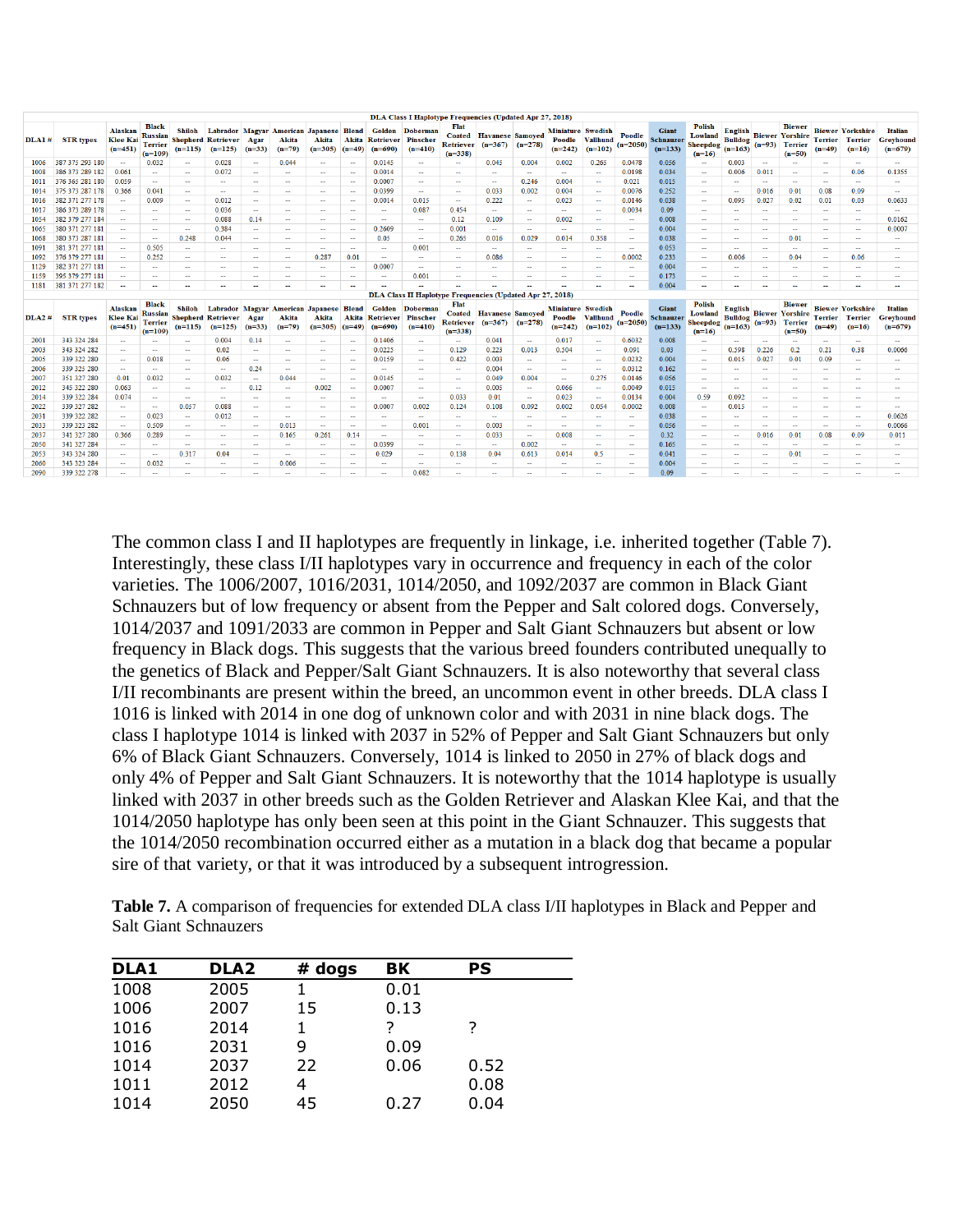## **V. What does this assessment of genetic diversity tell us about contemporary Giant Schnauzer**

Giant Schnauzers, although still a relatively small breed, possess an average degree of genetic diversity compared to other breeds as measured by the 33 STR markers. This may change a little with the addition of more dogs, but 133 dogs from diverse countries in North America and Europe would be expected to define 95% or more of diversity that currently exists in the breed. Any additional diversity would likely exist in more obscure and isolated geographic regions. Therefore, the current study should provide an adequate baseline on which to guide future decisions on how the breed should be genetically managed from this time forward.

It appears that breeders have done a good job in balancing genetic diversity across distant geographic regions, like breeds such as the Standard Poodle, but very different from breeds like the Italian greyhound. However, there is evidence of genetic differentiation within the breed at the level of variety or bloodline both by the 33 autosomal and 7 DLA STR markers. The two resulting varieties were clearly linked to black vs. pepper and salt coat colors. This is the first example in a breed that we have studied where coat color played such an important role in genetic diversity. However, studies of the breed confirm that the two coat-color variants are vigorously maintained more as "breeds" than varieties.

A standard genetic assessment of the allele frequencies of 33 STRs indicated that the average Giant Schnauzer was a product of random selection. However, IR values for individual dogs indicated that there was about one-fourth of dogs that were offspring of more closely related parents and that this population was balanced by an equal number of dogs born to quite unrelated parents. This would suggest that not all breeders of Giant Schnauzers are careful in how they select mates for their dogs and/or that pedigrees are not as accurate as perceived or that three generation pedigrees are not accurate indicators of relatedness. These are reasons to consider DNA testing as an adjunct to pedigrees.

## **VI. Health problems of Giant Schnauzer**

### **A. Lifespan**

Giant Schnauzers are reported in some sources to have a life span of 12-15 years (3, 5), which is surprisingly long for a large breed dog. Another source lists the lifespan as between 10-12 years compared to the median lifespan of 10-13 years of purebred dogs in general (6), a more realistic figure. A UKC breed health survey from 2014 lists disease conditions found in 82 Giant Schnauzers and found the median age in this group to be 4 years, with progressively declining numbers of animals up to 11.5 years of age (6).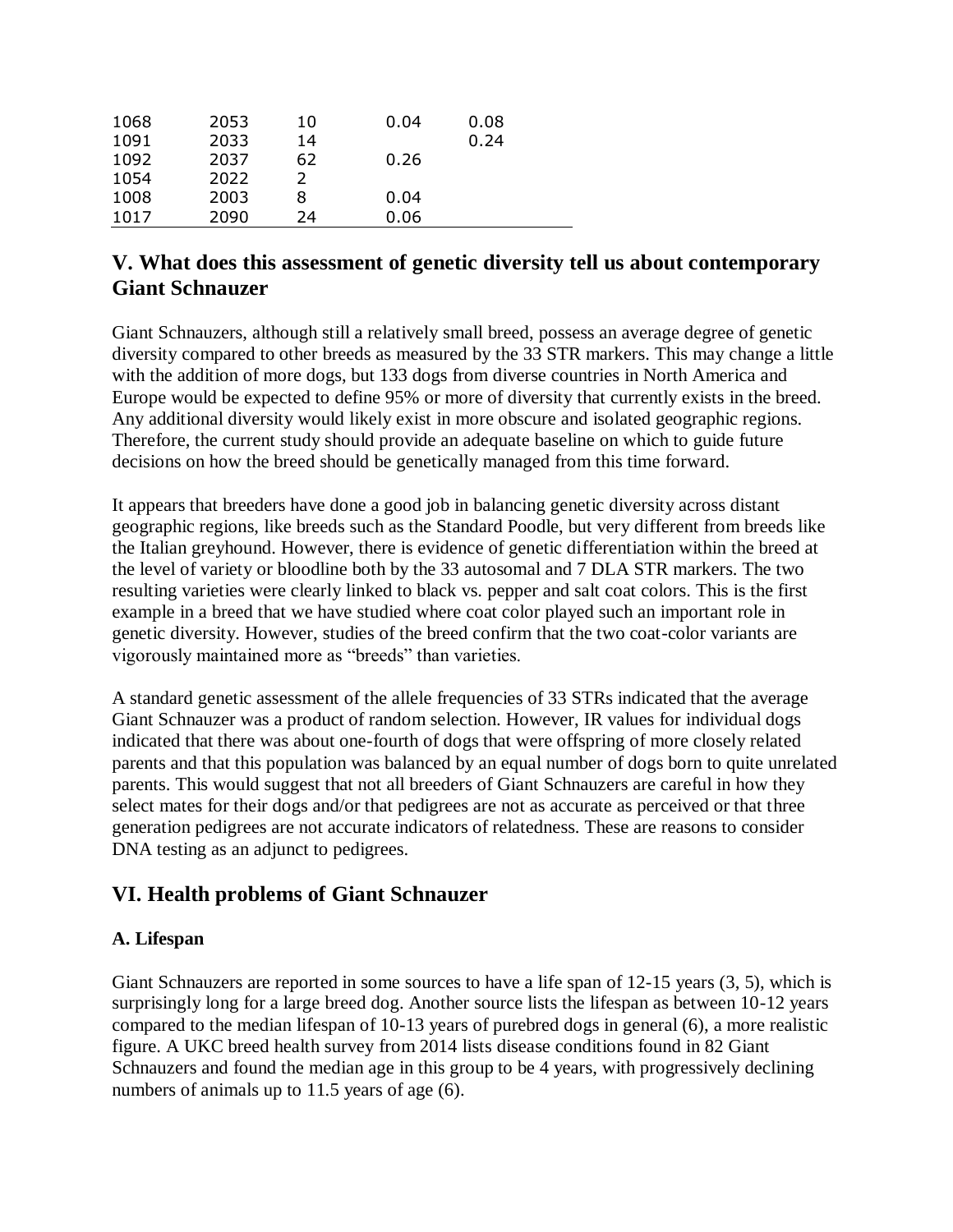#### **B. Common disorders intrinsic to dogs and of complex genetic origin**

Several conditions of complex genetic origin occur in Giant Schnauzers, but none occurs at an unexpectedly high incidence compared to other large breeds. [Hip](https://en.wikipedia.org/wiki/Hip_dysplasia_(canine)) and [elbow dysplasia](https://en.wikipedia.org/wiki/Elbow_dysplasia) are common in the breed and of complex genetic origins that appear to have been inherited by descent in many purebred dogs, especially those that are larger and fast growing. These problems lead to osteoarthritis of the hips and elbows with time and can be major problems in older, and occasionally younger, dogs.

Cancer is a common cause of death in all dogs, as it is in people and other species. The incidence in Giant Schnauzers is about average for other breeds. The types of cancers that occur in the breed are varied. Non-cancerous tumors of the skin such as follicular cysts and lipoma are common, while cancers that tend to occur in dark-pigmented dogs such as melanomas of the limbs and digits are less common. Squamous cell carcinoma of the digit has been described in the breed. Lymphoma is a common cancer, as it is in all dogs. Bone cancers, a problem in many large breeds, occur in Giant Schnauzers. Liver cancer may be more common than in most other breeds.

Heart problems are said to be one of the more common causes of death besides lymphoma. Conditions predisposing to heart failure include mitral valve disease and dilated cardiomyopathy. As a large, deep-chested dog, the Giant Schnauzer is prone to acute gastric torsion and bloat, a severe medical/surgical emergency.

Autoimmune disorders occur in all breeds of dogs and are also seen at similar incidences in Giant Schnauzers. The most common autoimmune disorder in all breeds is hypothyroidism secondary to chronic thryroiditis. Autoimmune hemolytic anemia is the second most common autoimmune condition in pure bred dogs including Giant Schnauzer. Keratoconjunctivitis sicca is a common autoimmune condition found in breeds predisposed to other autoimmune conditions such as hypothyroidism. Panosteitis is an auto-inflammatory disorder seen in adolescent dogs of several larger breeds. Central diabetes insipidus occurs in the breed and is also of autoimmune origin. Onchyodystrophy is another autoimmune disorder. Epilepsy is a problem in many pure breeds and may also have an autoimmune origin. Giant Schnauzers are reportedly more apt to develop drug allergies to things like sulfonamides and gold.

#### **C. Genetic disorders involving Mendelian (simple) inheritance**

Simple Mendelian traits involve single mutations in specific genes and over 600 have been described in dogs. Each breed averages 5 or more heritable diseases, most commonly simple autosomal recessive in origin. These mutations occur spontaneously within the breed are inherited by descent from founders or subsequent introgressions. They will often go unnoticed unless their incidence is inadvertently amplified by artificial selection for some desired conformation or performance trait that is unknowingly in genetic linkage. Popular sire effects are the most common reason for their amplification. Autosomal recessive traits are often not noticed until 1-2% or more of the population is affected, at which time 20% of the population may be carriers.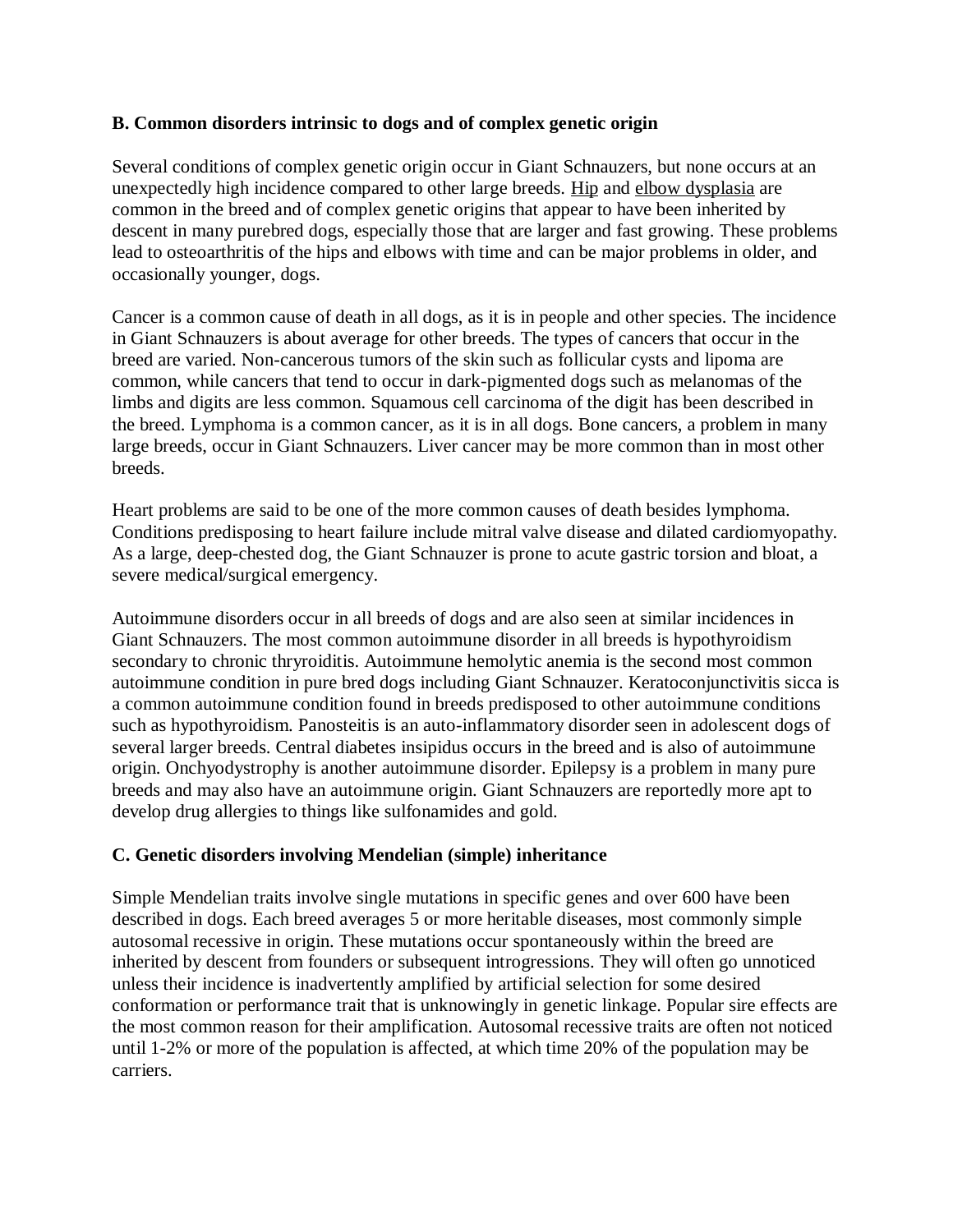- 1. Cobalamin malabsorption (non-regenerative anemia)\*
- 2. Factor VII Deficiency\*
- 3. Progressive Retinal Atrophy (prcd-PRA)\*
- 4. Neuroaxonal Dystrophy (NAD)\*
- 5. Degenerative myelopathy\*
- 6. Hyperuricosuria (HUU)\*
- 7. Familial dilated cardiomyopathy\*
- 8. Heritable cataracts\*\*
- 9. Multifocal retinal dysplasia\*\*
- 10. Glaucoma\*\*

\*DNA based tests available

\*\*Inheritance not determined-simple autosomal recessives in other breeds. Screened by ophthalmoscopic examination.

## **VII. Information sources**

### **A. Breed history**

1. Brown, C. Origin and history of the Giant Schnauzer. As reprinted from What You Should Know About the Giant Schnauzer,  $5<sup>th</sup>$  Edition,

1988, [http://www.giantschnauzerclubofamerica.com/Giant-Schnauzer-Club-History.aspx.](http://www.giantschnauzerclubofamerica.com/Giant-Schnauzer-Club-History.aspx)

2. Giant Schnauzer. [https://en.wikipedia.org/wiki/Giant\\_Schnauzer.](https://en.wikipedia.org/wiki/Giant_Schnauzer)

3. American Kennel Club. Giant Schnauzer. [http://www.akc.org/dog-breeds/giant-schnauzer/.](http://www.akc.org/dog-breeds/giant-schnauzer/)

4. United Kennel Club. Giant Schnauzer. [https://www.ukcdogs.com/giant-schnauzer.](https://www.ukcdogs.com/giant-schnauzer)

5. Worldlife expectancy. Giant Schnauzer. [http://www.worldlifeexpectancy.com/dog-life](http://www.worldlifeexpectancy.com/dog-life-expectancy-giant-schnauzer)[expectancy-giant-schnauzer.](http://www.worldlifeexpectancy.com/dog-life-expectancy-giant-schnauzer)

### **B. Health problems**

6. Petwave. Giant Schnauzer-History and health. [https://www.petwave.com/Dogs/Breeds/Giant-](https://www.petwave.com/Dogs/Breeds/Giant-Schnauzer/Overview.aspx)[Schnauzer/Overview.aspx.](https://www.petwave.com/Dogs/Breeds/Giant-Schnauzer/Overview.aspx)

7. UKC pedigree health survey. [https://www.thekennelclub.org.uk/pedigreebreedhealthsurvey.](https://www.thekennelclub.org.uk/pedigreebreedhealthsurvey) Select link to Giant Schnauzer.

8. Dog Breed Health. Giant Schnauzer. <http://www.dogbreedhealth.com/giant-schnauzer/>

9. Giant Schnauzer Club of America, Top ten worst excuses breeders use for not doing health testing. [http://www.giantschnauzerclubofamerica.com/Health-Testing.aspx.](http://www.giantschnauzerclubofamerica.com/Health-Testing.aspx)